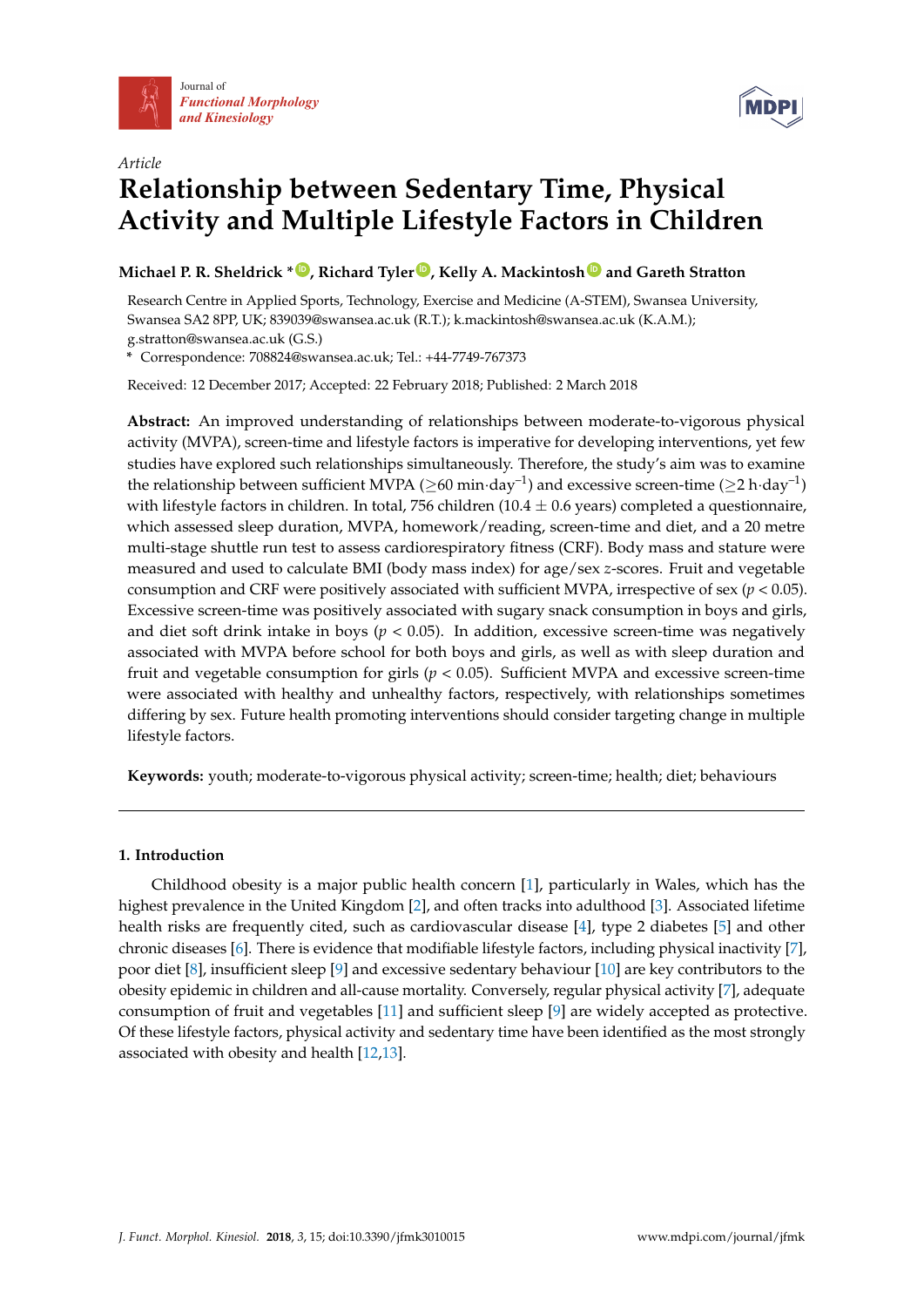As well as being shown to have a robust relationship with obesity, regular moderate-to-vigorous physical activity (MVPA) is also considered to be a preventative measure for poor cardiorespiratory fitness (CRF) and several other health risk factors in children [\[7\]](#page-11-6). The way by which MVPA improves health is not fully understood [\[7\]](#page-11-6), but may be partially explained by its relationship with other healthy lifestyle factors [\[7](#page-11-6)[,14](#page-11-13)[,15\]](#page-11-14). Indeed, MVPA is associated with healthy dietary habits, such as increased fruit and vegetable consumption [\[15](#page-11-14)[,16\]](#page-11-15), breakfast consumption [\[17\]](#page-11-16) and a lower intake of unhealthy sugary snacks [\[18\]](#page-11-17). Additionally, MVPA has been associated with improved cognitive function [\[19\]](#page-11-18) and longer sleep duration [\[14\]](#page-11-13), however relationships with the latter are equivocal [\[20](#page-11-19)[,21\]](#page-12-0). Despite this, MVPA levels remain low among children of all ages with less than 20 percent meeting the current UK physical activity (PA) guidelines of at least 60 minutes MVPA every day [\[22\]](#page-12-1). Furthermore, even children meeting the PA guidelines [\[23\]](#page-12-2) spend a large proportion of their discretionary time in sedentary behaviours (up to 9 h daily) [\[10\]](#page-11-9).

Whilst homework and reading have been identified as prominent sedentary behaviours amongst children [\[24\]](#page-12-3), screen-time remains the most prevalent [\[10\]](#page-11-9) and has been consistently associated with obesity, poor CRF, cognitive function and overall cardio metabolic health [\[10\]](#page-11-9). Moreover, screen-time is associated with short sleep duration [\[25,](#page-12-4)[26\]](#page-12-5), less time spent in MVPA [\[15](#page-11-14)[,27\]](#page-12-6), a poorer diet, such as lower fruit and vegetable consumption [\[28\]](#page-12-7), greater intake of soft drinks [\[29\]](#page-12-8) and unhealthful sugary snacks [\[30\]](#page-12-9). Conversely, the relationship between overall sedentary time and cardiometabolic risk markers in children is less clear [\[10](#page-11-9)[,31\]](#page-12-10). Screen-time, which current public health guidelines recommend children spend no more than two hours per day engaged in [\[32\]](#page-12-11), may therefore have a stronger link with health due to its associations with numerous unhealthy lifestyle factors [\[15](#page-11-14)[,33\]](#page-12-12).

Previous studies investigating the relationship between screen-time and other lifestyle factors have solely focused on television (TV) viewing [\[30](#page-12-9)[,34,](#page-12-13)[35\]](#page-12-14), which, given the vast array of available screen-based technologies, is no longer representative of modern society. Moreover, evidence investigating activity behaviours and diet in children has mainly concentrated on screen-time rather than PA, for which data, specifically amongst British children, is limited. Whilst some studies have investigated relationships between lifestyle factors and MVPA or screen-time, these have been conducted in isolation. Assessing both relationships simultaneously will not only enable a better understanding of the associated multiple lifestyle factors, but inform future interventions.

Therefore, the present study sought to explore associations between multiple lifestyle factors and being sufficiently active ( $\geq$ 60 min·day<sup>-1</sup>) or engaging in excessive screen-time ( $\geq$ 2 h·day<sup>-1</sup>) in children.

#### **2. Materials and Methods**

#### *2.1. Participants*

Data were captured on children who participated in the Swan-Linx programme, a health and fitness initiative, which is a sister project to Sportslinx [\[36](#page-12-15)[,37\]](#page-12-16). In total, 756 children (371 boys, 385 girls) aged 9–11 years (10.4  $\pm$  0.6 years) participated in the study. Data were collected across 13 socio-demographically representative schools ((WIMD: Welsh index of multiple deprivation) [\[38\]](#page-12-17)), within the city and county of Swansea between January and May 2015. The Swan-Linx programme has University ethical approval for its procedures and measures. Head teacher and parental consent and child assent were obtained prior to data collection.

#### *2.2. Instruments and Procedures*

Anthropometric measurements were obtained using standard anthropometric techniques [\[39\]](#page-12-18), by the same trained researcher. Children had their stature and body mass measured to the nearest 0.001 m and 0.1 kg, using a portable stadiometer (Seca 213 portable stadiometer, Hamburg, Germany) and electronic weighing scales (Seca 876, Hamburg, Germany), respectively. From these measures, Body Mass Index (BMI) was calculated (BMI = body mass (kg)/stature<sup>2</sup> (m)) and BMI *z*-scores were derived using the British 1990 growth reference standard [\[40\]](#page-13-0). The 20 metre multi-stage fitness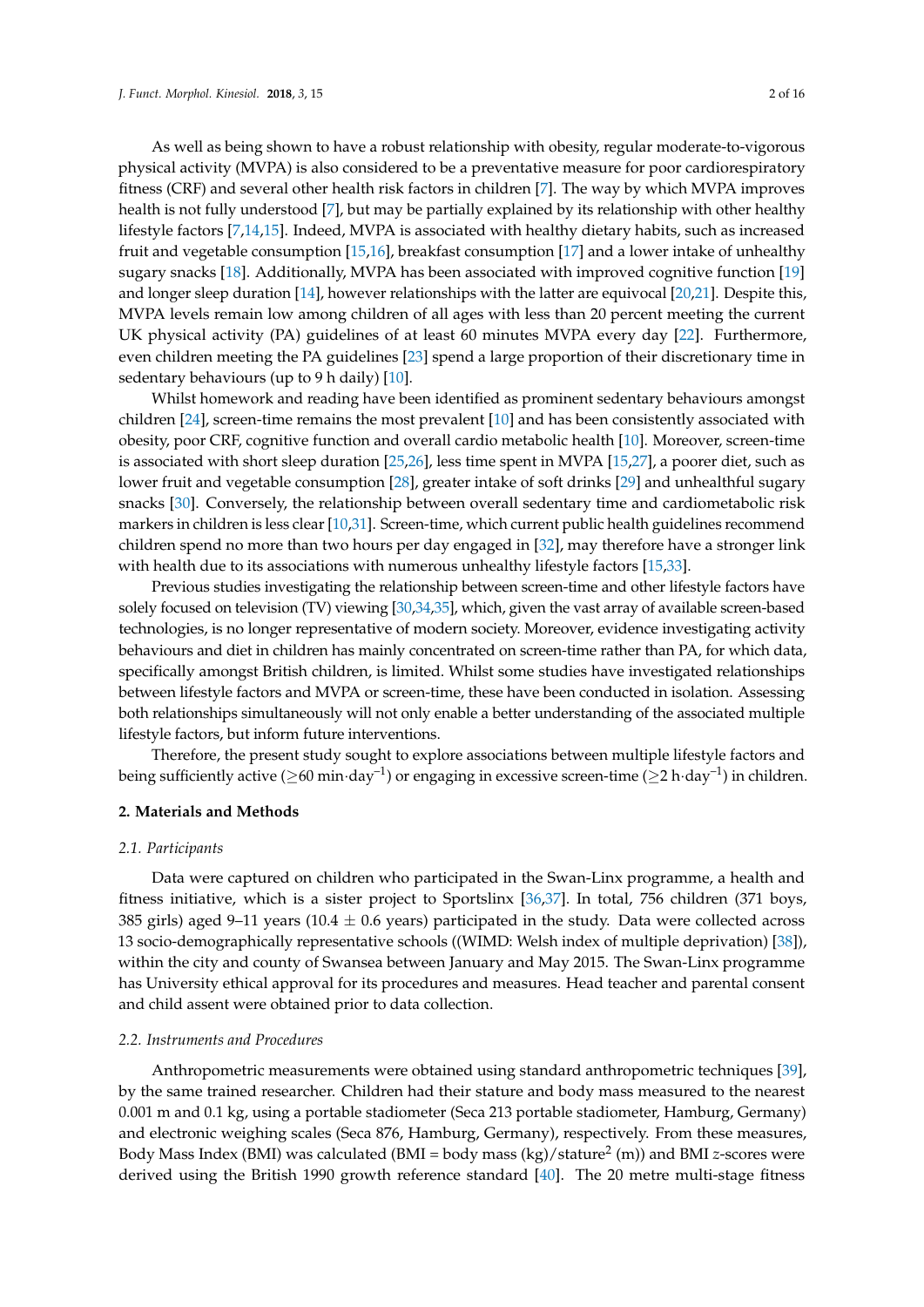test (20 MSFT) [\[41\]](#page-13-1), which has been shown to be valid and reliable in similarly-aged children [\[42\]](#page-13-2), was conducted by the same trained researchers using a standardised lap scoring protocol [\[43\]](#page-13-3) to assess cardiorespiratory fitness. Both the anthropometric measurements and 20 MSFT were carried out at the indoor training centre at Swansea University.

Participants were asked to complete an online 29-item lifestyle questionnaire (CHAT: Child Health and Activity Tool) akin to the paper-based tool used in Sportlinx [\[44\]](#page-13-4). The CHAT questionnaire assessed time spent in MVPA, homework/reading and screen-time, as well as dietary habits, age and sleep duration. The description of screen-time included time spent watching TV, playing computer games and tablet/internet use, whereas MVPA was defined as "any activity or sport where your heart beats faster, you breathed faster and you felt warmer". Participants were asked to report time spent in each activity before (8 categories ranging from "no time at all" to "more than 1 hour") and after-school (10 categories ranging from "no time at all" to "more than 3 hours"). There were also questions asking the children how many days a week they engaged in excessive screen-time ( $\geq 2$  h·day<sup>-1</sup>) and were sufficiently active ( $\geq$ 60 min·day<sup>-1</sup>). Further, participants were asked how many portions of fruit and vegetables they had consumed the previous day, whether they had breakfast, and how many days of the week they had at least one of the following: a takeaway meal, a sugary snack, a full sugar soft drink or a diet soft drink. Participants were asked to report the time they went to sleep and woke up, from which sleep duration was calculated and split into seven groups (<5.5 h; 5.5–6.4 h; 6.5–7.4 h; 7.5–9.4 h; 9.5–11.9 h; 12–12.9 h; 13–14.5 h). Participants postcodes (i.e., zip codes) were collected to calculate a WIMD score, which considers eight domains of deprivation; employment; health; income; housing; community safety; access to services; education and the environment [\[38\]](#page-12-17).

#### *2.3. Statistical Analysis*

Missing data were noted for BMI (8 boys (2.2%), 29 girls (7.5%)), CRF (20 boys (5.4%), 22 girls (5.9%)), dietary and activity behaviours (11 boys (3%), 12 girls (3.1%)) and sleep duration (16 boys (4.3%), 18 girls (4.7%)). Statistical analyses were completed using IBM SPSS statistics 22 (IBM SPSS Statistics Inc., Chicago, IL, USA), where significance was set at  $\leq$  0.05. Whilst the normality assumption was violated, research suggests that it is not necessary when the sample size is large (>200) [\[45,](#page-13-5)[46\]](#page-13-6), therefore parametric tests were deemed appropriate. Multi-collinearity diagnostics were applied to all the variables. Linear regression models, were used to examine the extent to which the lifestyle factors (BMI *z*-scores; CRF; screen-time, homework/reading and MVPA before and after school; fruit and vegetable consumption; breakfast consumption; full sugar soft drink intake; diet soft drink intake; sugary snack consumption; sleep duration and takeaway meal consumption) and potential confounders (i.e., WIMD and age) predicted the number of days a week in excessive screen-time and in sufficient levels of MVPA. Variables with a significant result  $(p < 0.10)$  were added to a multiple regression model using the backward elimination approach. Variables that were not significant (*p* > 0.10) were deleted in a stepwise manner, resulting in a model with only significant interactions  $(p < 0.05)$ . An independent *t*-test and a  $\chi^2$  test for the continuous and categorical variables, respectively, revealed significant differences between boys and girls and therefore regression models were conducted separately by sex. For each sex, the dependent variables were split at the median to form high and low screen-time and MVPA groups. Cut-off points of  $\geq$ 5 and  $\geq$ 4 days in sufficient MVPA for boys and girls respectively, were used to create MVPA groups. To classify screen-time groups, cut-off points of ≥4 and ≥3 days in excessive screen-time for boys and girls respectively were used. To help facilitate the interpretation of the different associations between the independent and dependent variables, differences between the high and low groups were tested post hoc using independent *t*-tests and  $\chi^2$  tests for continuous and categorical variables, respectively.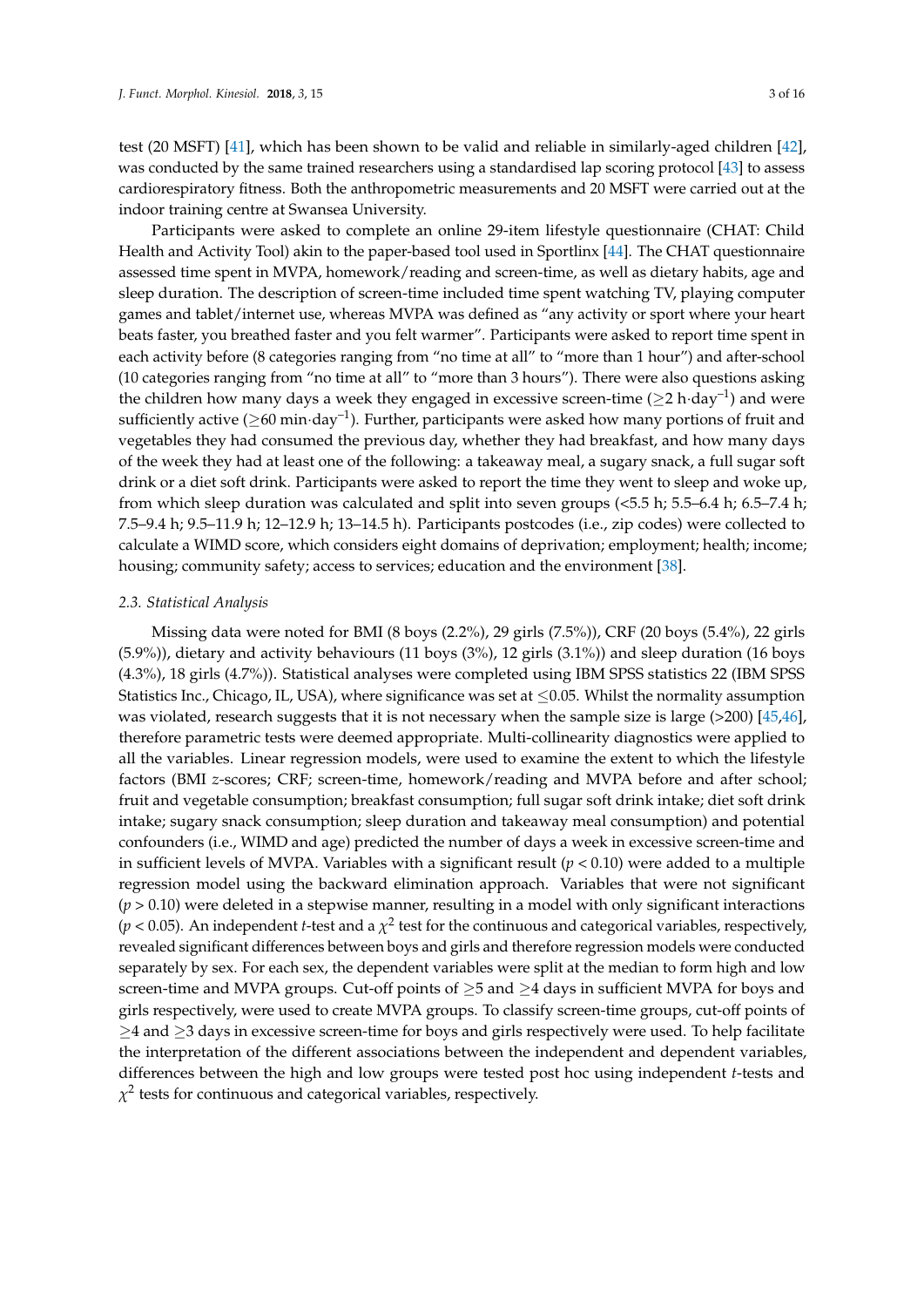### **3. Results**

Descriptive statistics for the original data set are presented in Table [1.](#page-4-0) Boys had significantly higher CRF ( $p < 0.01$ ) compared with girls, and engaged in more screen-time before ( $p < 0.01$ ) and afterschool ( $p < 0.01$ ). Furthermore, boys had higher full sugar soft drink consumption ( $p = 0.01$ ), spent more time in MVPA after school ( $p = 0.04$ ), and consumed less fruit and vegetables ( $p = 0.02$ ). Breakfast was consumed by 94.1% of the children (93.6% boys, 94.6% girls). There were no significant sex differences for the number of days a week spent in excessive screen-time [\[32\]](#page-12-11) or in sufficient levels of MVPA [\[23\]](#page-12-2).

Models showing significant associations between the lifestyle factors, being sufficiently active and excessive screen-time are shown in Table [2.](#page-5-0) Among boys, time spent in MVPA (*p* < 0.01) and homework/reading after school ( $p = 0.05$ ), CRF ( $p < 0.01$ ) and fruit and vegetable consumption (*p* < 0.01) were positively associated with being sufficiently active. Excessive screen-time was positively associated with screen-time after-school  $(p < 0.01)$ , diet soft drink intake  $(p = 0.03)$  and sugary snack consumption ( $p < 0.01$ ) and negatively associated with MVPA before school ( $p = 0.01$ ).

For girls, being sufficiently active was positively associated with MVPA after school  $(p < 0.01)$ , CRF ( $p = 0.02$ ) and fruit and vegetable consumption ( $p < 0.01$ ) and negatively associated with takeaway meals ( $p = 0.01$ ). Further, screen-time after school ( $p < 0.01$ ) and sugary snack consumption ( $p < 0.01$ ) were positively associated, whereas MVPA before school  $(p = 0.01)$ , sleep duration  $(p = 0.03)$  and fruit and vegetable consumption  $(p = 0.01)$  were negatively associated with excessive screen-time.

Descriptive characteristics for the high vs. low groups are presented in Table [3.](#page-6-0) Post hoc analyses revealed that, irrespective of sex, children in the high PA groups had higher CRF (*p* < 0.01), consumed more fruit and vegetables (*p* < 0.01) and spent more time in MVPA before and after school (*p* < 0.01). Girls in the low PA group consumed more takeaway meals  $(p < 0.01)$  and had higher screen-time before school ( $p = 0.04$ ). Regarding screen-time, girls and boys in the high group had lower CRF ( $p = 0.02$  girls,  $p = 0.01$  boys), consumed more full sugar ( $p < 0.01$ ) and diet soft drinks ( $p = 0.02$  girls,  $p < 0.01$  boys) and consumed more sugary snacks (*p* < 0.01).

Furthermore, both sexes in the high screen-time groups consumed more takeaway meals  $(p = 0.04 \text{ girls}, p = 0.01 \text{ boys})$ , had higher screen-time before and after school  $(p < 0.01)$  and spent less time in MVPA before school (*p* < 0.01 girls, *p* = 0.01 boys). Moreover, girls in the high screen-time group consumed less fruit and vegetables (*p <* 0.01), while boys in this group spent less time in MVPA after school (*p* = 0.01). Although, the number of takeaway meals (*p* < 0.01) and CRF levels (*p* = 0.02 girls,  $p < 0.01$  boys) were significantly associated with excessive screen-time in both sexes when examined separately, the associations were no longer significant in the final regression model after controlling for confounders. In addition, despite diet (*p* = 0.01) and full sugar soft drink intake (*p* < 0.01) being univariately associated with excessive screen-time in girls and boys, respectively, these associations did not remain significant after controlling for other confounders.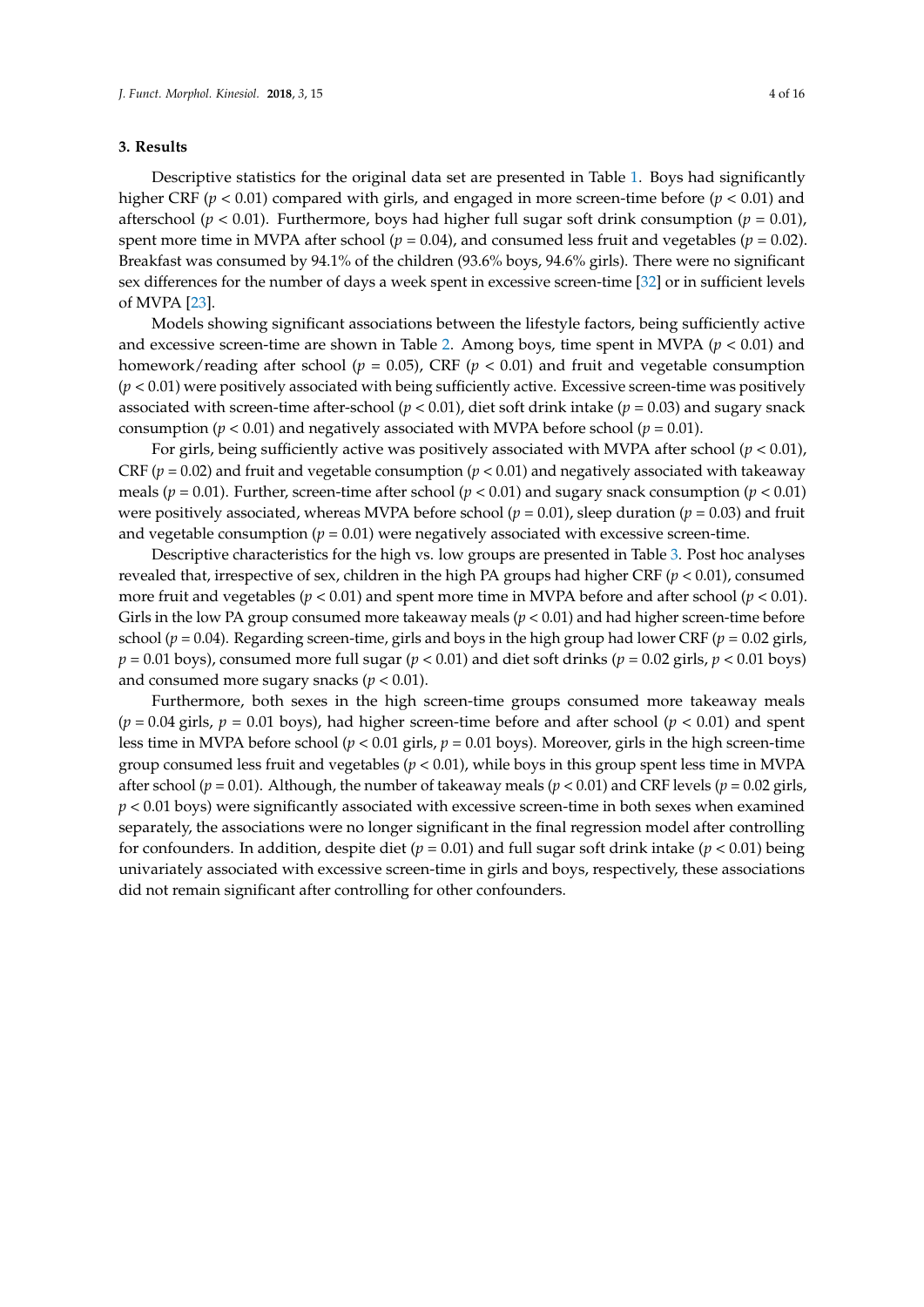| Characteristics                                                | Total Sample $(n = 756)$ |                  | Boys $(n = 371)$ |                  | Girls $(n = 385)$ |                  |                  |
|----------------------------------------------------------------|--------------------------|------------------|------------------|------------------|-------------------|------------------|------------------|
|                                                                | Mean (SD)                | $\boldsymbol{n}$ | Mean (SD)        | $\boldsymbol{n}$ | Mean (SD)         | $\boldsymbol{n}$ | $\boldsymbol{P}$ |
| Age (years)                                                    | 10.4(0.6)                | 752              | 10.4(0.6)        | 369              | 10.4(0.6)         | 383              | 0.96             |
| <b>WIMD</b>                                                    | 850.1 (571.1)            | 756              | 819.5 (578.7)    | 371              | 879.7 (562.8)     | 385              | 0.15             |
| Height (cm)                                                    | 142.1 (7.8)              | 731              | 141.8 (7.4)      | 366              | 142.0(8.2)        | 365              | 0.21             |
| Body mass (kg)                                                 | 38.6 (10.2)              | 724              | 38.0(10.5)       | 365              | 39.3(9.9)         | 360              | 0.78             |
| BMI                                                            | 18.9(3.8)                | 723              | 18.7(3.8)        | 365              | 19.2(3.7)         | 358              | 0.08             |
| <b>BMI</b> z-score                                             | 0.6(1.3)                 | 719              | 0.6(1.3)         | 363              | 0.6(1.3)          | 356              | 0.06             |
| CRF (No. of shuttles run)                                      | 31.0(16.4)               | 700              | 36.3(18.2)       | 351              | 25.6(12.4)        | 349              | $< 0.01$ *       |
| No. of days a week being sufficiently active                   | 4.4(2.2)                 | 733              | 4.4(2.3)         | 360              | 4.4(2.0)          | 373              | 0.97             |
| No. of days a week in excessive screen-time                    | 3.7(2.4)                 | 733              | 3.9(2.4)         | 360              | 3.6(2.4)          | 373              | 0.14             |
| No. of days a week drinking at least one full sugar soft drink | 1.9(2.1)                 | 733              | 2.1(2.3)         | 360              | 1.7(2.0)          | 373              | $0.01*$          |
| No. of days a week drinking at least one diet soft drink       | 1.3(2.0)                 | 733              | 1.4(2.0)         | 360              | 1.3(1.9)          | 373              | 0.28             |
| No. of fruit and vegetable portions eaten yesterday            | 3.2(1.9)                 | 731              | 3.0(2.0)         | 360              | 3.4(1.8)          | 371              | $0.02*$          |
| No. of days a week eating at least one sugary snack            | 3.2(1.9)                 | 733              | 3.2(2.2)         | 360              | 3.2(2.0)          | 373              | 0.71             |
| No. of days a week eating at least one takeaway meal           | 1.0(1.3)                 | 733              | 1.0(1.4)         | 360              | 1.0(1.3)          | 373              | 0.53             |
| MVPA before school (min)                                       | 14.2(15.5)               | 733              | 14.6(15.7)       | 360              | 14.0(15.2)        | 733              | 0.16             |
| MVPA after school (min)                                        | 54.1 (55.5)              | 732              | 60.3(60.7)       | 360              | 48.0 (49.2)       | 732              | $0.04*$          |
| Homework/reading before school (min)                           | 10.4(13.8)               | 733              | 10.4(13.8)       | 360              | 10.0(13.8)        | 373              | 1.00             |
| Homework/reading after school (min)                            | 17.7(25.8)               | 732              | 16.2(25.9)       | 360              | 19.0(25.6)        | 372              | 0.12             |
| Screen-time before school (min)                                | 14.0 (18.7)              | 733              | 17.1(20.2)       | 360              | 11.0(16.6)        | 373              | $< 0.01$ *       |
| Screen-time after school (min)                                 | 45.1(52.1)               | 732              | 55.7 (59.0)      | 360              | 35.0(41.9)        | 372              | $< 0.01$ *       |
| Sleep duration (h)                                             | 9.8(1.3)                 | 723              | 9.8(1.5)         | 354              | 9.9(1.2)          | 367              | 0.35             |

**Table 1.** Descriptive data.

<span id="page-4-0"></span>p-Values are based on significance level from the independent *t*-test for continuous variables (non-italics) or the chi-squared test for categorical variables (italics). \* Relationship is significant. BMI: body mass index; CRF: cardio-respiratory fitness; MVPA: moderate-to-vigorous intensity physical activity; WIMD: welsh index of multiple deprivation.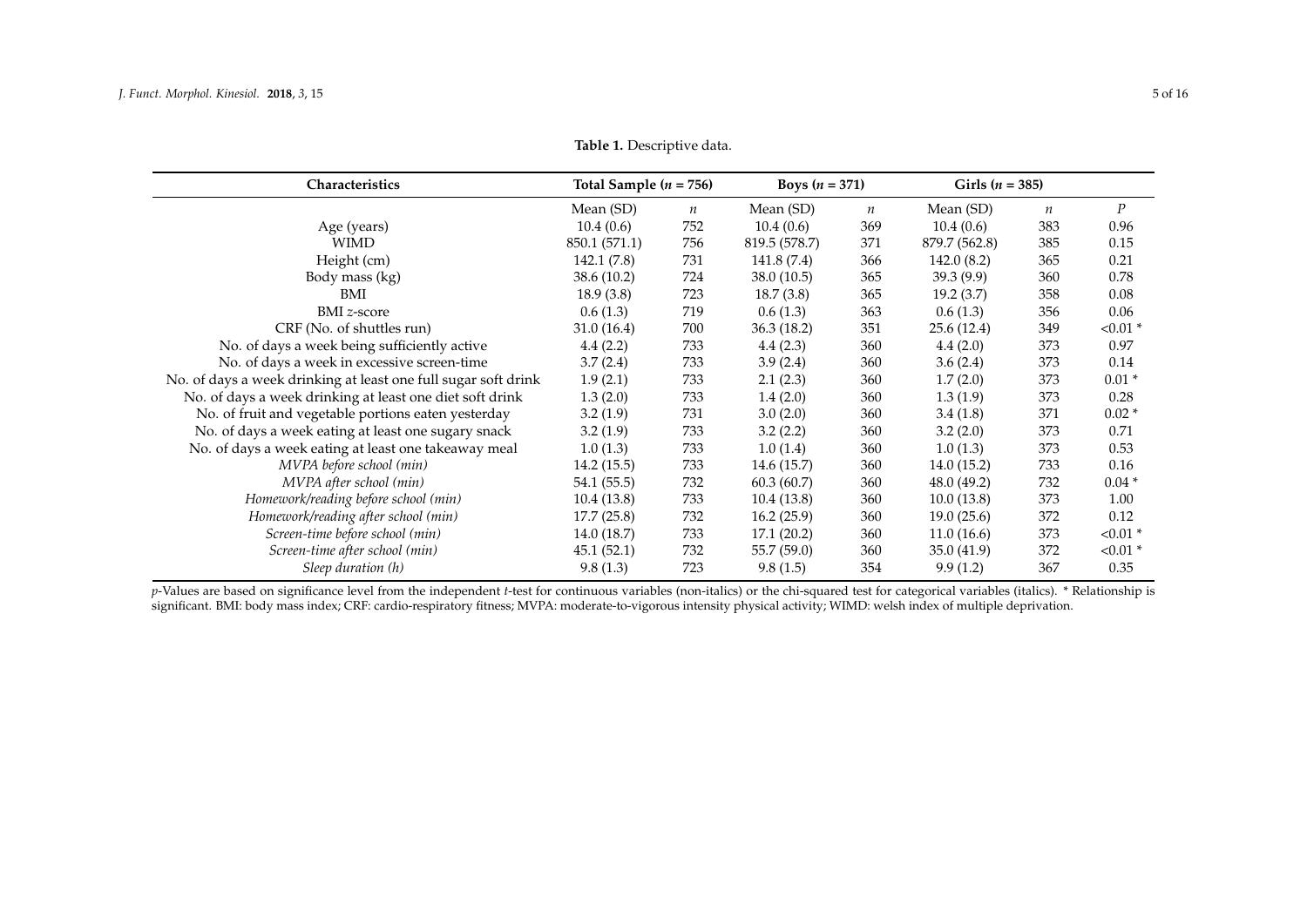| Model                                 | Predictors                                                     |               | <b>Boys</b> $(n = 371)$  |                              | Girls $(n = 385)$ |                          |            |
|---------------------------------------|----------------------------------------------------------------|---------------|--------------------------|------------------------------|-------------------|--------------------------|------------|
|                                       |                                                                | B (SE)        | β                        | $\boldsymbol{P}$             | B(SE)             | $\beta$                  | P          |
|                                       | MVPA before school (min)                                       |               |                          | ٠                            | 0.01(0.01)        | 0.09                     | 0.06       |
|                                       | MVPA after school (min)                                        | 0.01(0.00)    | 0.38                     | $< 0.01$ *                   | 0.01(0.00)        | 0.35                     | $< 0.01$ * |
| No. of days being sufficiently active | Homework/reading after school (min)                            | 0.01(0.00)    | 0.09                     | $0.05*$                      |                   | $\overline{\phantom{a}}$ |            |
|                                       | CRF (No. of shuttles run)                                      | 0.03(0.01)    | 0.20                     | $< 0.01$ *                   | 0.02(0.01)        | 0.11                     | $0.02*$    |
|                                       | No. of days a week eating at least one takeaway meal           |               |                          | $\qquad \qquad \blacksquare$ | $-0.20(0.07)$     | $-0.13$                  | $0.01*$    |
|                                       | No. of fruit and vegetable portions eaten yesterday            | 0.27(0.05)    | 0.25                     | $< 0.01*$                    | 0.27(0.06)        | 0.24                     | $< 0.01$ * |
|                                       | $R^2$ (adjusted $R^2$ )                                        | 0.35(0.34)    |                          |                              | 0.30(0.29)        |                          |            |
|                                       | MVPA before school (min)                                       | $-0.02(0.01)$ | $-0.12$                  | $0.01*$                      | $-0.02(0.01)$     | $-0.13$                  | $0.01*$    |
|                                       | Homework/reading before school (min)                           | $-0.01(0.01)$ | $-0.08$                  | 0.08                         |                   | $\overline{\phantom{a}}$ |            |
| No. of days in excessive screen-time  | Screen-time before school (min)                                | 0.03(0.01)    | 0.22                     | $< 0.01$ *                   | 0.03(0.01)        | 0.18                     | $< 0.01$ * |
|                                       | Screen-time after school (min)                                 | 0.02(0.00)    | 0.35                     | $< 0.01$ *                   | 0.02(0.00)        | 0.27                     | $< 0.01$ * |
|                                       | No. of fruit and vegetable portions eaten yesterday            |               | $\overline{\phantom{a}}$ | $\overline{\phantom{a}}$     | $-0.17(0.07)$     | $-0.12$                  | $0.01*$    |
|                                       | No. of days a week drinking at least one diet drink            | 0.11(0.05)    | 0.09                     | $0.03*$                      |                   | $\overline{\phantom{a}}$ |            |
|                                       | No. of days a week drinking at least one full sugar soft drink |               | $\overline{\phantom{a}}$ | $\qquad \qquad \blacksquare$ | 0.12(0.60)        | 0.10                     | $0.05*$    |
|                                       | No. of days a week eating at least one sugary snack            | 0.17(0.05)    | 0.16                     | $< 0.01$ *                   | 0.18(0.06)        | 0.15                     | $< 0.01$ * |
|                                       | Age                                                            |               | $\overline{\phantom{a}}$ | $\overline{\phantom{0}}$     | 0.37(0.19)        | 0.09                     | $0.05*$    |
|                                       | Sleep duration                                                 |               |                          | $\overline{\phantom{a}}$     | $-0.36(0.17)$     | $-0.10$                  | $0.03*$    |
|                                       | $R^2$ (adjusted $R^2$ )                                        |               | 0.41(0.40)               |                              | 0.33(0.32)        |                          |            |

# **Table 2.** Multiple regression models conducted separately by sex.

<span id="page-5-0"></span>CRF: Cardio-respiratory fitness; MVPA: moderate-to-vigorous intensity physical activity. \* Relationship is significant.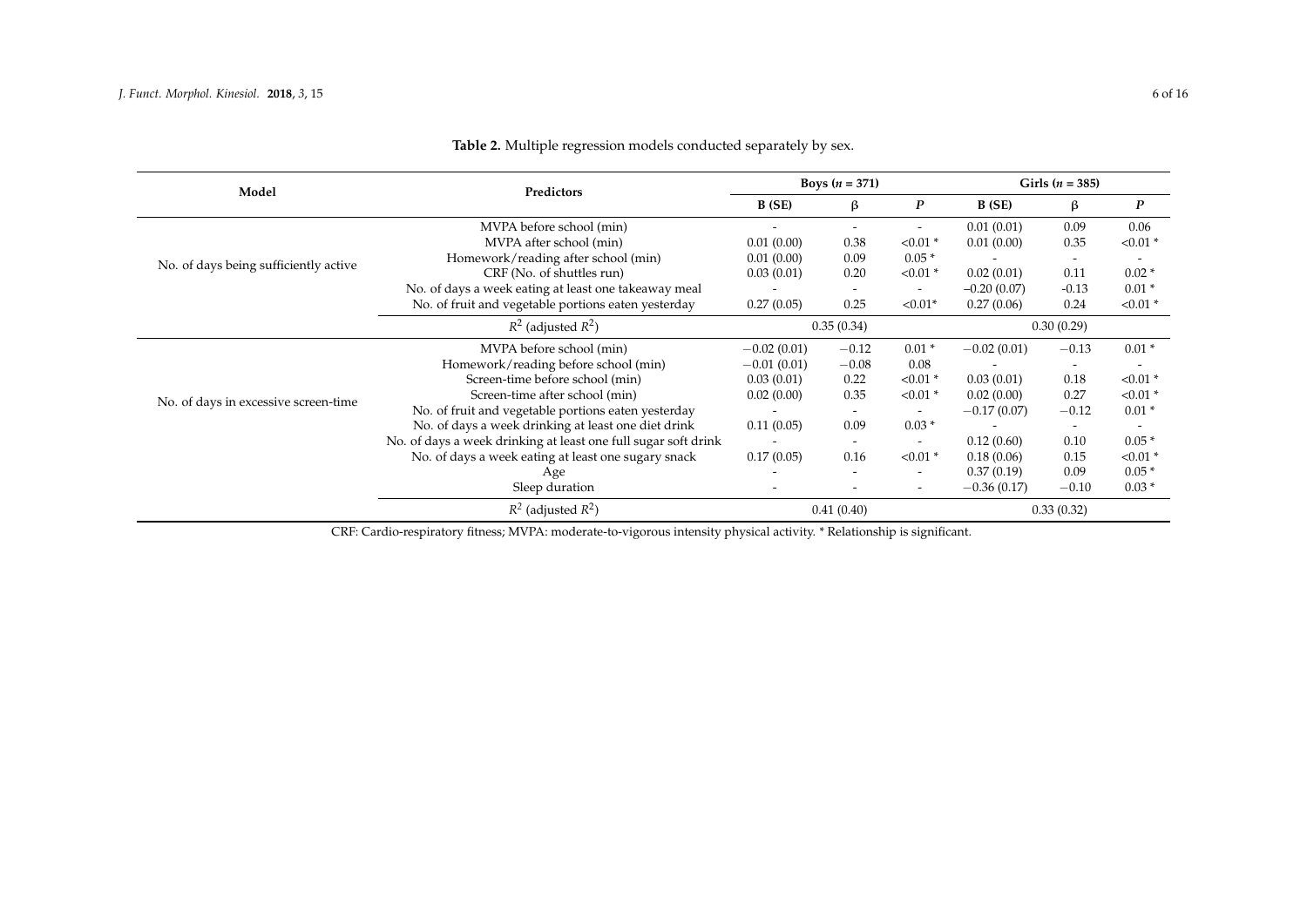<span id="page-6-0"></span>

| Characteristics                                                      | Boys $(n = 371)$               |                                 |                  |                                       |                                 |                  | Girls $(n = 386)$       |                          |                  |                                       |                                 |                  |  |
|----------------------------------------------------------------------|--------------------------------|---------------------------------|------------------|---------------------------------------|---------------------------------|------------------|-------------------------|--------------------------|------------------|---------------------------------------|---------------------------------|------------------|--|
|                                                                      | <b>Low MVPA</b><br>$(n = 165)$ | <b>High MVPA</b><br>$(n = 195)$ |                  | <b>Low Screen-Time</b><br>$(n = 187)$ | High Screen-Time<br>$(n = 173)$ |                  | Low MVPA<br>$(n = 137)$ | High MVPA<br>$(n = 236)$ |                  | <b>Low Screen-Time</b><br>$(n = 141)$ | High Screen-Time<br>$(n = 232)$ |                  |  |
|                                                                      | Mean (SD)                      | Mean (SD)                       | $\boldsymbol{P}$ | Mean (SD)                             | Mean (SD)                       | $\boldsymbol{p}$ | Mean (SD)               | Mean (SD)                | $\boldsymbol{P}$ | Mean (SD)                             | Mean (SD)                       | $\boldsymbol{P}$ |  |
| Age (years)                                                          | 10.4(0.6)                      | 10.4(0.6)                       | 0.16             | 10.4(0.6)                             | 10.4(0.6)                       | 0.27             | 10.3(0.6)               | 10.5(0.6)                | $< 0.01*$        | 10.3(0.6)                             | 10.5(0.6)                       | 0.08             |  |
| <b>WIMD</b>                                                          | 799.0 (578.9)                  | 834.9 (580.4)                   | 0.56             | 917.1 (576.6)                         | 771.9 (564.4)                   | $< 0.01$ *       | 872.3 (546.5)           | 885.8 (574.2)            | 0.82             | 916.0 (566.4)                         | 859.4 (561.8)                   | 0.35             |  |
| Height (cm)                                                          | 141.1(7.8)                     | 142.4 (7.2)                     | 0.10             | 141.7(6.9)                            | 141.9(8.1)                      | 0.84             | 140.8(8.3)              | 143.4(8.1)               | $< 0.01$ *       | 141.6(8.2)                            | 142.9 (8.2)                     | 0.16             |  |
| Body mass (kg)                                                       | 37.8 (11.0)                    | 38.4 (10.3)                     | 0.57             | 37.9 (9.4)                            | 38.4 (11.8)                     | 0.68             | 38.3 (10.5)             | 40.1(9.7)                | 0.09             | 38.5(9.3)                             | 40.0(10.0)                      | 0.16             |  |
| BMI                                                                  | 18.7(3.8)                      | 18.7(3.8)                       | 0.93             | 18.7(3.5)                             | 18.8(4.1)                       | 0.79             | 19.2(4.2)               | 19.3(3.5)                | 0.65             | 19.0(3.5)                             | 19.4(3.9)                       | 0.29             |  |
| <b>BMI</b> z-score                                                   | 0.6(1.4)                       | 0.6(1.3)                        | 0.98             | 0.7(1.2)                              | 0.6(1.4)                        | 0.58             | 0.5(1.5)                | 0.6(1.1)                 | 0.40             | 0.5(1.2)                              | 0.6(1.3)                        | 0.53             |  |
| CRF (No. of<br>shuttles run)                                         | 30.1(14.8)                     | 41.1(19.4)                      | $< 0.01$ *       | 38.7 (18.7)                           | 33.2 (17.4)                     | $0.01*$          | 22.5(10.4)              | 27.2(13.2)               | $< 0.01$ *       | 27.6 (13.7)                           | 24.1 (11.3)                     | $0.02*$          |  |
| No. of days a week<br>being sufficiently<br>active                   | 2.3(1.3)                       | 6.3(0.9)                        | $< 0.01$ *       | 4.6(2.2)                              | 4.3(2.4)                        | 0.25             | 2.2(0.9)                | 5.7(1.2)                 | $< 0.01$ *       | 4.5(2.1)                              | 4.4(2.0)                        | 0.44             |  |
| No. of days a week in<br>excessive screen-time                       | 4.1(2.5)                       | 3.7(2.4)                        | 0.10             | 1.8(1.0)                              | 6.2(1.1)                        | $< 0.01$ *       | 3.7(2.5)                | 3.5(2.3)                 | 0.40             | 1.1(0.8)                              | 5.1(1.6)                        | $< 0.01$ *       |  |
| No. of days a week<br>drinking at least one<br>full sugar soft drink | 2.1(2.2)                       | 2.1(2.3)                        | 0.93             | 1.5(1.9)                              | 2.8(2.5)                        | $< 0.01$ *       | 1.9(2.0)                | 1.6(2.0)                 | 0.17             | 1.2(1.6)                              | 2.0(2.2)                        | $< 0.01$ *       |  |
| No. of days a week<br>drinking at least one<br>diet soft drink       | 1.4(2.0)                       | 1.4(2.1)                        | 0.93             | 1.1(1.6)                              | 1.8(2.4)                        | $< 0.01$ *       | 1.3(1.9)                | 1.2(1.9)                 | 0.69             | 1.0(1.6)                              | 1.4(2.0)                        | $0.02*$          |  |
| No. of fruit and<br>vegetable portions<br>eaten yesterday            | 2.3(1.8)                       | 3.7(2.0)                        | $< 0.01$ *       | 3.2(2.0)                              | 2.8(2.1)                        | 0.06             | 2.7(1.6)                | 3.8(1.8)                 | $< 0.01$ *       | 3.8(1.8)                              | 3.1(1.7)                        | $< 0.01$ *       |  |
| No. of days a week<br>eating at least one<br>sugary snack            | 3.2(2.3)                       | 3.3(2.2)                        | 0.56             | 2.4(1.8)                              | 4.1(2.4)                        | $< 0.01$ *       | 3.2(2.0)                | 3.2(2.1)                 | 0.93             | 2.5(1.7)                              | 3.6(2.1)                        | $< 0.01$ *       |  |
| No. of days a week<br>eating at least one<br>takeaway meal           | 1.0(1.4)                       | 1.1(1.3)                        | 0.51             | 0.9(1.1)                              | 1.2(1.6)                        | $0.01*$          | 1.2(1.5)                | 0.8(1.2)                 | $< 0.01$ *       | 0.8(1.3)                              | 1.1(1.3)                        | $0.04*$          |  |
| MVPA before<br>school (min)                                          | 9.6(12.5)                      | 18.9 (16.9)                     | $< 0.01$ *       | 17.7(17.4)                            | 11.3(13.1)                      | $0.01*$          | 10.7(14.5)              | 15.4(15.1)               | $< 0.01$ *       | 17.9(16.7)                            | 11.1(13.3)                      | $< 0.01$ *       |  |

**Table 3.** Descriptive statistics for the high and low screen-time and MVPA groups.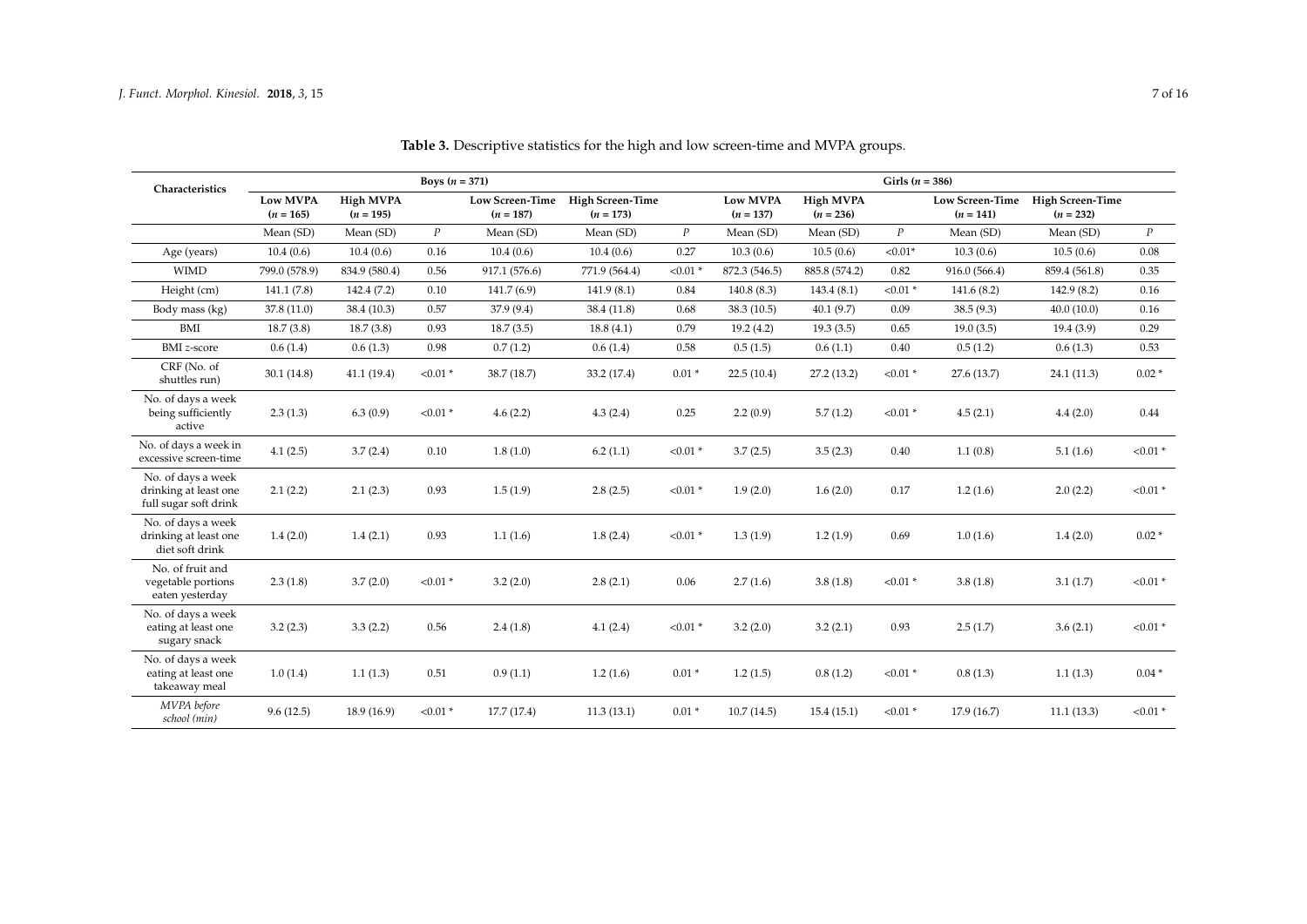| Characteristics                         | <b>Boys</b> $(n = 371)$        |                          |            |                                       |                                        |            |                                | Girls $(n = 386)$        |            |                                       |                                        |            |  |
|-----------------------------------------|--------------------------------|--------------------------|------------|---------------------------------------|----------------------------------------|------------|--------------------------------|--------------------------|------------|---------------------------------------|----------------------------------------|------------|--|
|                                         | <b>Low MVPA</b><br>$(n = 165)$ | High MVPA<br>$(n = 195)$ |            | <b>Low Screen-Time</b><br>$(n = 187)$ | <b>High Screen-Time</b><br>$(n = 173)$ |            | <b>Low MVPA</b><br>$(n = 137)$ | High MVPA<br>$(n = 236)$ |            | <b>Low Screen-Time</b><br>$(n = 141)$ | <b>High Screen-Time</b><br>$(n = 232)$ |            |  |
| MVPA after<br>school (min)              | 32.2 (42.7)                    | 84.0 (63.5)              | $< 0.01$ * | 69.8(62.2)                            | 49.9 (57.4)                            | $0.01*$    | 25.4(31.2)                     | 61.5(53.0)               | $< 0.01$ * | 55.6(50.2)                            | 43.7(48.3)                             | 0.24       |  |
| Homework/reading<br>before school (min) | 8.4(11.9)                      | 12.2(14.9)               | 0.08       | 11.6(14.5)                            | 9.2(12.9)                              | 0.35       | 8.8(12.6)                      | 11.3(14.4)               | 0.70       | 12.5(14.6)                            | 9.1(13.2)                              | 0.20       |  |
| Homework/reading<br>after school (min)  | 12.7(20.7)                     | 19.1 (29.4)              | 0.25       | 16.5(23.4)                            | 15.9(28.4)                             | 0.81       | 14.7(16.9)                     | 21.8(29.3)               | 0.39       | 19.4(20.5)                            | 19.1(28.3)                             | 0.53       |  |
| Screen-time before<br>school (min)      | 18.8(21.0)                     | 15.7 (19.4)              | 0.72       | 9.9(13.9)                             | 24.8 (22.9)                            | $< 0.01$ * | 14.3(18.9)                     | 9.1(15.0)                | $0.04*$    | 5.4(11.6)                             | 14.4 (18.4)                            | $< 0.01$ * |  |
| Screen-time after<br>school (min)       | 61.2(62.1)                     | 51.0(56.0)               | 0.21       | 28.9(38.1)                            | 84.6 (63.9)                            | $< 0.01$ * | 41.5(47.0)                     | 31.1(38.4)               | 0.29       | 17.0(26.5)                            | 45.9(45.9)                             | $< 0.01$ * |  |
| Sleep duration (h)                      | 9.7(1.5)                       | 9.8(1.4)                 | 0.55       | 9.9(1.3)                              | 9.6(1.6)                               | 0.11       | 9.9(1.2)                       | 10.0(1.2)                | 0.97       | 10.1(1.2)                             | 9.8(1.2)                               | 0.12       |  |

**Table 3.** *Cont.*

*p*-Values are based on significance level from the independent *t*-test for continuous variables (non-italics) or the chi-squared test for categorical variables (italics). \* Relationship is significant. BMI: body mass index; CRF: Cardio-respiratory fitness; MVPA: moderate-to-vigorous intensity physical activity; WIMD: welsh index of multiple deprivation. The cut-off value for MVPA was ≥5 and ≥4 days in sufficient MVPA for boys and girls respectively. The cut-off value for screen time was ≥4 and ≥3 days in excessive screen-time for boys and girls respectively.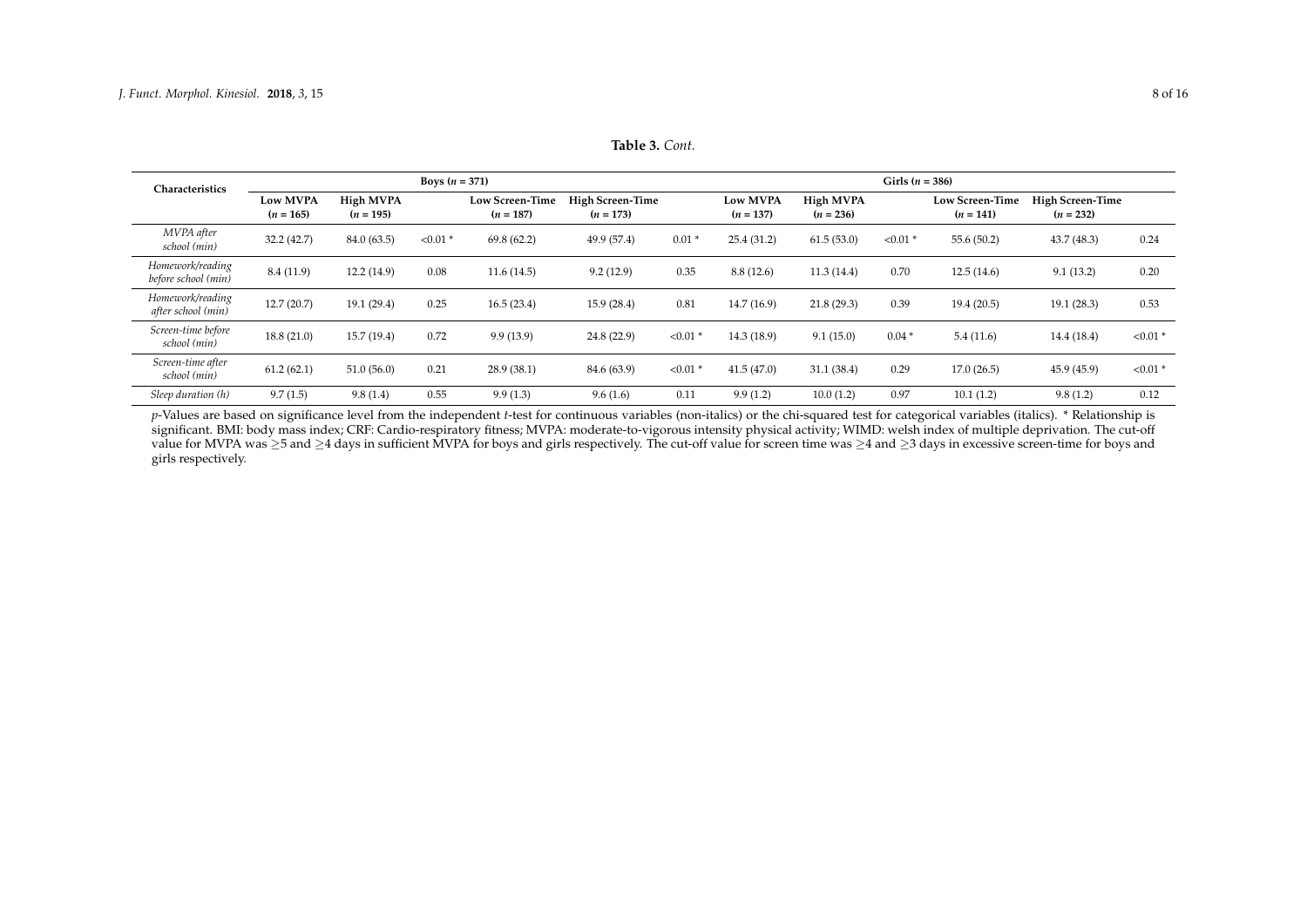#### **4. Discussion**

The present study aimed to explore associations between MVPA, sedentary time and multiple lifestyle factors in 9–11 years old children. Of note, there was no inverse relationship between days spent in excessive screen-time and sufficient levels of MVPA or vice versa. Although studies have reported an inverse relationship between sedentary time and MVPA [\[47\]](#page-13-7), there is insufficient evidence to assume a reciprocal relationship [\[47\]](#page-13-7). Whilst both behaviours may directly compete with each other during a specific time period (e.g., after school) [\[47\]](#page-13-7), the same may not be true for an entire day or across a week [\[48\]](#page-13-8). Further, similar to previous research [\[15](#page-11-14)[,25](#page-12-4)[,29](#page-12-8)[,49\]](#page-13-9), excessive screen-time was associated with unhealthy factors, which were different to those inversely related to sufficient levels of MVPA. Indeed, available evidence suggests that they are two separate entities [\[9\]](#page-11-8), which are independently associated with health [\[10\]](#page-11-9).

While boys were more active than girls after school, both were sufficiently active for the same number of days a week. Consistent with a recent review [\[7\]](#page-11-6), sufficient levels of MVPA were positively related to CRF independent of sex. Aside from low CRF, low fruit and vegetable intake is another weight-related risk factor [\[11\]](#page-11-10). In agreement with previous research [\[15](#page-11-14)[,16](#page-11-15)[,50\]](#page-13-10), strong positive associations between fruit and vegetable consumption and sufficient levels of MVPA were observed in both sexes. Conversely, Pereira et al. [\[51\]](#page-13-11) found a negative relationship, whereas Vissers et al. [\[52\]](#page-13-12) and Jago et al. [\[53\]](#page-13-13) found a positive relationship in boys and girls, respectively. The equivocal findings may, in part, be a result of different methodologies and sample characteristics; Pereira et al. [\[51\]](#page-13-11) found active children engaged in more screen-time, and studies have suggested a negative relationship between screen-time and fruit and vegetable consumption [\[29,](#page-12-8)[49\]](#page-13-9); in contrast to the present study, Vissers et al. [\[52\]](#page-13-12) found MVPA to be significantly higher in boys and Jago et al. [\[53\]](#page-13-13) recorded dietary and PA measures 12 months apart.

Sleep duration is an important component of health in children [\[9\]](#page-11-8) and has been associated with MVPA, however evidence is scarce and contradictory. In our study, sufficient levels of MVPA were not associated with sleep duration. On the contrary, Stone et al. [\[14\]](#page-11-13) found MVPA to be higher among children with >10 h of sleep per night compared with those who slept <9 h per night. However, it is noteworthy that Stone et al. [\[14\]](#page-11-13) used parental report to assess sleep duration, which is thought to have questionable reliability, as parents tend to overestimate sleep duration [\[54,](#page-13-14)[55\]](#page-13-15). Although children can also overestimate sleep duration [\[56\]](#page-13-16), our finding that sleep duration was not associated with MVPA is in agreement with several studies that measured sleep duration objectively [\[21](#page-12-0)[,57\]](#page-13-17). In children of this age, sleep duration may be more susceptible to environmental factors, such as social activities or school arrangements than the actual need for sleep [\[57\]](#page-13-17), which may explain why MVPA was not directly associated. However, MVPA has been associated with better sleep efficiency [\[57](#page-13-17)[,58\]](#page-13-18) and shorter sleep latency [\[57\]](#page-13-17) and is therefore considered beneficial for sleep in children.

Converse to a systematic review [\[59\]](#page-13-19), this study did not find an association between BMI and sufficient levels of MVPA irrespective of sex. There was a large amount of data missing for BMI in girls (7.5%); although the weight status of these girls is unknown, it is possible that they were overweight or obese. The extent to which this biased results is unclear, however it may provide a reason for why there was no association between BMI and MVPA in girls. Further, this relationship may be more related to the intensity of PA as opposed to total PA [\[60\]](#page-14-0); therefore the aggregation of moderate (MPA) and vigorous (VPA) physical activity may, in part, explain this discrepancy.

The lack of association between excessive screen-time and BMI-*z* scores in the present study, may have been due to the low prevalence of reported screen-time in the sample. On average, children engaged in ≥2 hours of screen-time for only 3.7 days a week, compared with the average of 3 hours per day reported in studies observing a relationship between screen-time and adiposity in children [\[12](#page-11-11)[,61\]](#page-14-1). Therefore, perhaps only higher durations of screen-time are associated with adiposity in children [\[10\]](#page-11-9). Although the underpinning mechanisms behind the relationship between screen-time and adiposity are not completely understood [\[10\]](#page-11-9), the association between screen-time and elements of a less healthy diet is believed to be a contributing factor [\[29\]](#page-12-8). Sugary snack consumption was positively associated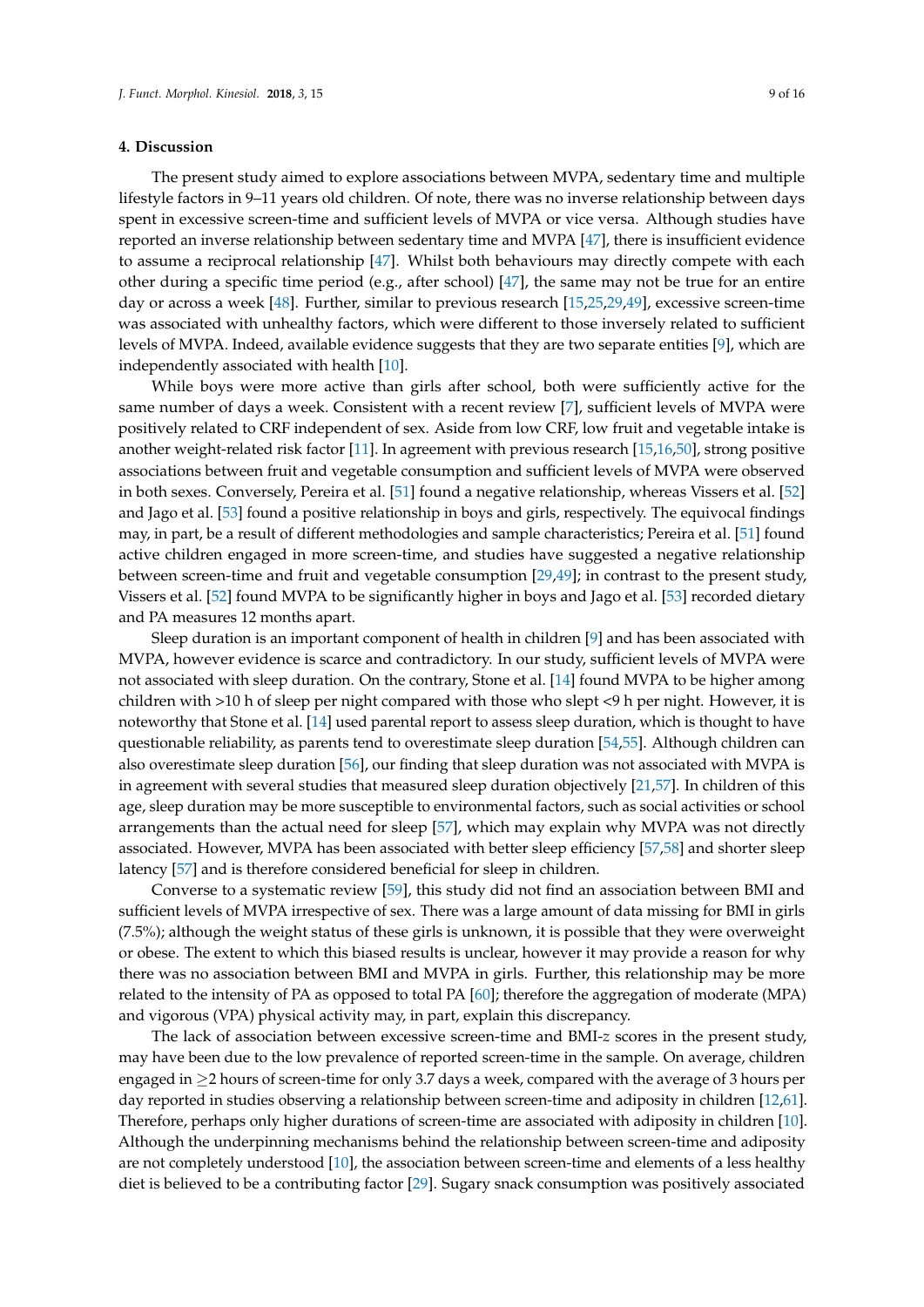with excessive screen-time in this study, in agreement with previous research [\[28](#page-12-7)[,29](#page-12-8)[,49\]](#page-13-9). As sugary snack consumption has been shown to increase overall caloric intake [\[8\]](#page-11-7), it may be an important factor in the screen-time and obesity/overweight relationship. Screen-time may influence sugary snack consumption in children in several ways, through exposure to advertisements for sugary snacks on TV or online [\[62\]](#page-14-2), reduced sensitivity to satiety cues and messages imbedded in TV programmes [\[63\]](#page-14-3). Interestingly, diet soft drinks are the most highly advertised product on TV [\[62\]](#page-14-2), and since boys watch more TV [\[33,](#page-12-12)[64\]](#page-14-4), they are more exposed to these advertisements which may explain the positive relationship between diet soft drinks and excessive screen-time in boys.

For girls only, low fruit and vegetable consumption was associated with screen time, consistent with a recent review by Pearson and Biddle [\[49\]](#page-13-9). It is not clear why the relationship only exists in girls, but it may be partially explained by the positive but non-significant relationship between sufficient levels of MVPA and excessive screen-time in boys ( $p = 0.08$ ). Similarly, others have also found high levels of MVPA and screen-time to co-exist in boys [\[65,](#page-14-5)[66\]](#page-14-6). Therefore, fruit and vegetable consumption may be higher among boys who engage in excessive screen time as they are also achieving sufficient levels of MVPA, since a positive relationship exists between the latter and fruit and vegetable consumption.

In contrast to previous research [\[25](#page-12-4)[,26\]](#page-12-5), we observed a negative relationship between screen-time and sleep duration only in girls. The reason for this sex difference is not clear, but mobile phone and MP3 player use is higher among girls, whereas watching TV and video gaming is higher among boys [\[64\]](#page-14-4). As mobile phones and MP3 players are easier to hide from parents in bed [\[67\]](#page-14-7), it could be postulated that the more frequent use of these devices by girls before bedtime could reduce sleep time.

The negative relationship observed between MVPA before school and excessive screen-time may reflect findings from Gorely et al. [\[68\]](#page-14-8) whereby adolescents who commuted to school via motorised transport were more likely to spend their discretionary time watching screens. Since active travel is considered the main source of MVPA before school [\[36\]](#page-12-15), it is possible that children who engaged in excessive screen-time commuted to and from school via motorised transport. However, since few studies have investigated associations between active travel to school and screen-time in children to date, more research is needed to confirm the potential influence of active travel on habitual screen-time.

We found positive associations between MVPA and screen-time after-school and meeting and exceeding their respective recommendations, respectively, which supports the hypothesis that the after-school period is key for the accumulation of MVPA and screen-time [\[36\]](#page-12-15). Indeed, Atkin et al. [\[24\]](#page-12-3) revealed that time spent in both screen-time and MVPA during the after-school period (15:30–18:30) accounted for approximately 30% and 40%, respectively, of daily totals. Further, Olds et al. [\[27\]](#page-12-6) found that during this period the greatest variation in MVPA levels occurred between high active and low active children.

Although screen-time and MVPA are the most prominent behaviours during the after-school period [\[24](#page-12-3)[,69\]](#page-14-9), productive sedentary behaviours, such as homework and reading, also occur and are thought to directly compete with MVPA [\[70\]](#page-14-10). However, in the present study, there was a positive relationship between homework/reading after school and sufficient levels of MVPA in boys, similar to data reported in adolescents [\[71\]](#page-14-11). In accord with Booth et al. [\[19\]](#page-11-18), this suggests that there is time for both MVPA and homework and reading throughout the day and provides support for the beneficial influence of MVPA on school endeavours in boys at least. In contrast to most types of screen-based sedentary behaviours, these productive sedentary behaviours are considered essential for a child's education and development [\[9\]](#page-11-8).

The present study has numerous strengths. Firstly, to the authors' knowledge, it is the first study to investigate the associations of both sufficient levels of MVPA and excessive screen-time with multiple lifestyle factors in children within the same sample. The integration of new types of technology for assessing screen-time advances previous research, which focused solely on television viewing [\[30](#page-12-9)[,34](#page-12-13)[,35\]](#page-12-14). This is important as screen-time is constantly changing due to technological advances, and multifunctional devices such as tablets, smartphones and computers are now frequently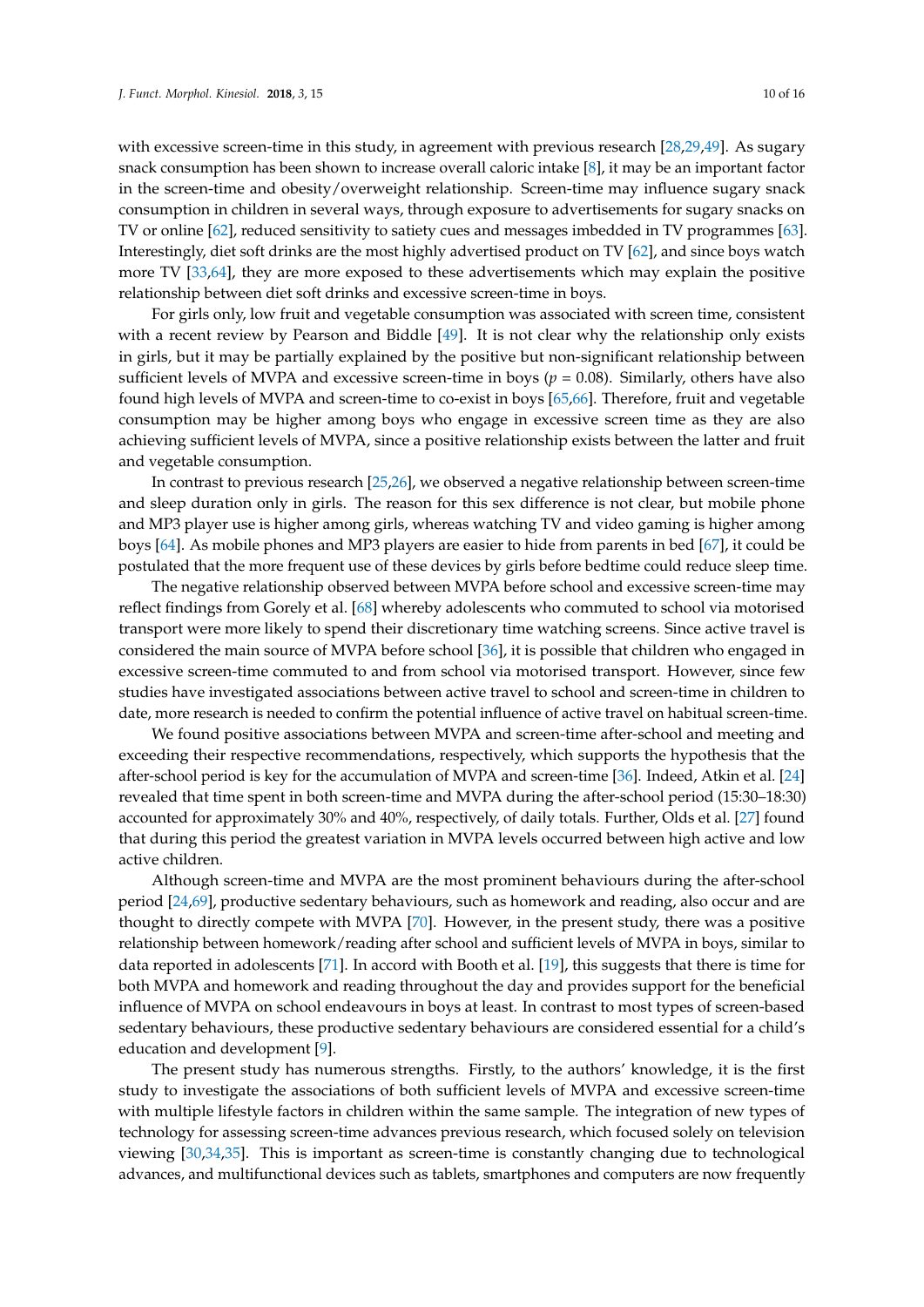used by children [\[64\]](#page-14-4). Moreover, children regularly engage in two or more forms of screen viewing simultaneously [\[72\]](#page-14-12). Therefore, children can over-report screen-time when responding to certain self-report questions, however we were able to address this with our excessive screen-time question. Further, the sample was socio-demographically representative of the area and the detailed information collected enabled us to control for a number of variables. Also, while there is sufficient research investigating associations between diet and MVPA in adults [\[73\]](#page-14-13) and adolescents [\[74\]](#page-14-14), there is a paucity of research among children. In addition, the present study established a number of sex differences in relationships, uncommon in the literature. These may be a function of measurement issues, but equally, they may just be sample dependent, differing by cultural environments, age or country of study.

Nonetheless, certain limitations should be acknowledged. Given the cross-sectional nature of the study, it is not possible to infer causal relationships and future research should clarify such complex relationships by examining longitudinal associations. In addition, the time-specific measures used to assess diet, MVPA, screen-time and sleep duration may not have captured habitual behaviour. Future studies should seek to assess diet [\[28,](#page-12-7)[52\]](#page-13-12) and screen-time [\[75\]](#page-14-15) using 7 day diary/logs and similarly PA [\[13\]](#page-11-12) and sleep duration [\[76\]](#page-14-16) for 7 days by accelerometer. Measuring PA using an accelerometer also allows researchers to quantify intensity, which the questionnaire did not allow as it primarily focused on the frequency and duration of PA. Indeed, MPA and VPA were aggregated, and VPA is more consistently associated with health [\[7\]](#page-11-6). Moreover, the comparably low prevalence of excessive screen-time found in the sample may be due, at least in part, to social desirability, inherent in self-reporting [\[75\]](#page-14-15). Unfortunately, as the screen-time measure is an aggregate of three behaviours, we could not examine TV viewing, playing computer games and tablet/internet use separately. There is evidence to suggest that internet use for productive purposes, is not related to poor lifestyle habits in adolescents [\[77\]](#page-14-17). Even internet use for gaming may have less of an impact on poor lifestyle habits, such as snacking than TV viewing, particularly in boys [\[78\]](#page-14-18). Direct comparisons between this cross-sectional study and others are limited by the different study designs and methodologies used to assess behaviours. Whilst, previous studies examining multiple lifestyle factors have used approaches such as cluster and co-occurrence analyses [\[51,](#page-13-11)[79\]](#page-15-0), this is one of the few to explore the independent associations between MVPA, screen-time and several other lifestyle factors, while simultaneously controlling for potential confounders. The approach utilized in the present study enabled the identification of several important lifestyle factors, which could be beneficially influenced through implementing interventions designed to change MVPA and screen-time. As such, the study is of significant public health interest.

# **5. Conclusions**

Taken together, the present study enables researchers to gain a better understanding of other lifestyle factors associated with MVPA and screen-time in children. Specifically, both healthy and unhealthy lifestyle factors, differing by sex, were associated with sufficient levels of MVPA and excessive screen-time respectively. Future interventions seeking to promote health behaviours, should target change in multiple lifestyle factors, with sex-specific strategies. Further, the home environment is recognised to have a large influence on lifestyle factors in children, particularly on sedentary time and MVPA [\[80\]](#page-15-1). Therefore, research exploring lifestyle correlates of MVPA and sedentary time within this environment is needed.

**Acknowledgments:** The authors wish to thank the schools, the children and their parents for their participation in the Swan-Linx programme. The authors would also like to acknowledge everyone who helped with data collection. Michael Sheldrick is supported by a Zienkiewicz scholarship awarded by Swansea University.

**Author Contributions:** Michael P. R. Sheldrick analysed the data and wrote the manuscript. Richard Tyler collected the data, assembled the input data and edited the manuscript. Gareth Stratton and Kelly A. Mackintosh supervised the analyses and edited the manuscript.

**Conflicts of Interest:** The authors declare no conflict of interest.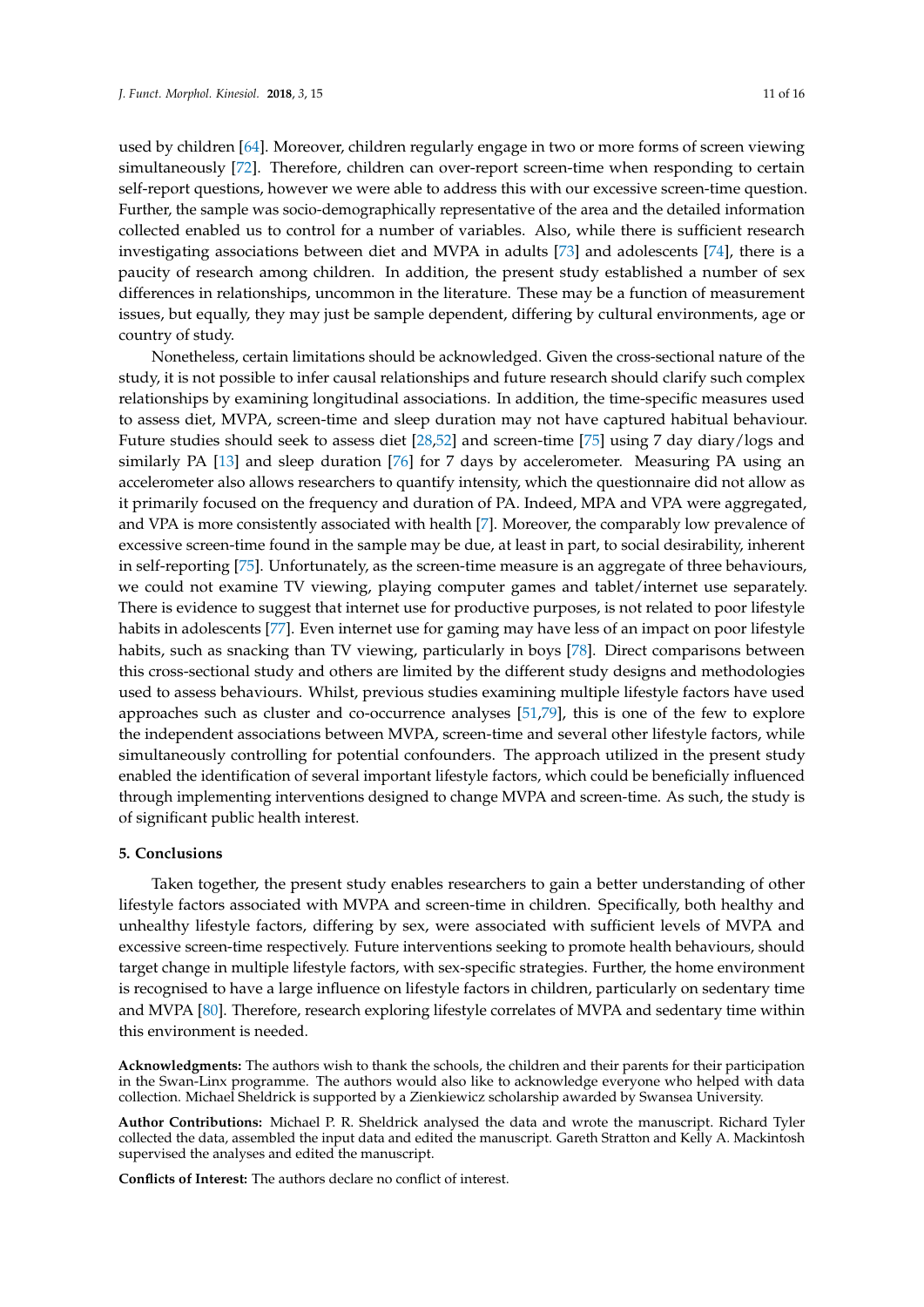# **References**

- <span id="page-11-0"></span>1. Karnik, S.; Kanekar, A.A. Childhood Obesity: A Global Public Health Crisis. *Int. J. Prev. Med.* **2012**, *1*, 1–7. [\[CrossRef\]](http://dx.doi.org/10.1201/b18227-3)
- <span id="page-11-1"></span>2. Jones, M.; Blackaby, D.; Murphy, P. Childhood Obesity in Wales. *Welsh Econ. Rev.* **2006**, *22*, 36–42.
- <span id="page-11-2"></span>3. Singh, A.S.; Mulder, C.; Twisk, J.W.R.; Van Mechelen, W.; Chinapaw, M.J.M. Tracking of childhood overweight into adulthood: A systematic review of the literature. *Obes. Rev.* **2008**, *9*, 474–488. [\[CrossRef\]](http://dx.doi.org/10.1111/j.1467-789X.2008.00475.x) [\[PubMed\]](http://www.ncbi.nlm.nih.gov/pubmed/18331423)
- <span id="page-11-3"></span>4. Bridger, T. Childhood obesity and cardiovascular disease. *Paediatr. Child Health* **2009**, *14*, 177–182. [\[CrossRef\]](http://dx.doi.org/10.1093/pch/14.3.177) [\[PubMed\]](http://www.ncbi.nlm.nih.gov/pubmed/20190900)
- <span id="page-11-4"></span>5. Pulgaron, E.R.; Delamater, A.M. Obesity and type 2 diabetes in children: Epidemiology and treatment. *Curr. Diab. Rep.* **2014**, *14*, 1–21. [\[CrossRef\]](http://dx.doi.org/10.1007/s11892-014-0508-y) [\[PubMed\]](http://www.ncbi.nlm.nih.gov/pubmed/24919749)
- <span id="page-11-5"></span>6. Biro, F.M.; Wien, M. Childhood obesity and adult morbidities. *Am. J. Clin. Nutr.* **2010**, *91*, 1499–1505. [\[CrossRef\]](http://dx.doi.org/10.3945/ajcn.2010.28701B.1)
- <span id="page-11-6"></span>7. Poitras, V.J.; Gray, C.E.; Borghese, M.M.; Carson, V.; Chaput, J.; Janssen, I.; Katzmarzyk, P.T.; Pate, R.R.; Gorber, S.C.; Kho, M.E.; et al. Systematic review of the relationships between objectively measured physical activity and health indicators in school-aged children and youth. *Appl. Physiol. Nutr. Metab.* **2016**, *239*. [\[CrossRef\]](http://dx.doi.org/10.1139/apnm-2015-0663) [\[PubMed\]](http://www.ncbi.nlm.nih.gov/pubmed/27306431)
- <span id="page-11-7"></span>8. Bhadoria, A.; Sahoo, K.; Sahoo, B.; Choudhury, A.; Sufi, N.; Kumar, R. Childhood obesity: Causes and consequences. *J. Fam. Med. Prim. Care* **2015**, *4*, 187. [\[CrossRef\]](http://dx.doi.org/10.4103/2249-4863.154628) [\[PubMed\]](http://www.ncbi.nlm.nih.gov/pubmed/25949965)
- <span id="page-11-8"></span>9. Carson, V.; Tremblay, M.S.; Chaput, J.-P.; Chastin, S.F.; Carson, V.; Tremblay, M.; Chaput, J.; Chastin, S. Associations between sleep duration, sedentary time, physical activity, and health indicators among Canadian children and youth using compositional analyses 1. *Appl. Physiol. Nutr. Metab.* **2016**, *41*, 294–302. [\[CrossRef\]](http://dx.doi.org/10.1139/apnm-2016-0026) [\[PubMed\]](http://www.ncbi.nlm.nih.gov/pubmed/27306435)
- <span id="page-11-9"></span>10. Carson, V.; Hunter, S.; Kuzik, N.; Gray, C.E.; Poitras, V.J.; Chaput, J.-P.; Saunders, T.J.; Katzmarzyk, P.T.; Okely, A.D.; Connor Gorber, S.; et al. Systematic review of sedentary behaviour and health indicators in school-aged children and youth: An update 1. *Appl. Physiol. Nutr. Metab.* **2016**, *41*, 240–265. [\[CrossRef\]](http://dx.doi.org/10.1139/apnm-2015-0630) [\[PubMed\]](http://www.ncbi.nlm.nih.gov/pubmed/27306432)
- <span id="page-11-10"></span>11. Ledoux, T.A.; Hingle, M.D.; Baranowski, T. Relationship of fruit and vegetable intake with adiposity: A systematic review. *Obes. Rev.* **2011**, *12*, 143–150. [\[CrossRef\]](http://dx.doi.org/10.1111/j.1467-789X.2010.00786.x) [\[PubMed\]](http://www.ncbi.nlm.nih.gov/pubmed/20633234)
- <span id="page-11-11"></span>12. Wilkie, H.J.; Standage, M.; Gillison, F.B.; Cumming, S.P.; Katzmarzyk, P.T. Multiple lifestyle behaviours and overweight and obesity among children aged 9–11 years: Results from the UK site of the International Study of Childhood Obesity, Lifestyle and the Environment. *BMJ Open* **2016**, *6*, e010677. [\[CrossRef\]](http://dx.doi.org/10.1136/bmjopen-2015-010677) [\[PubMed\]](http://www.ncbi.nlm.nih.gov/pubmed/26911589)
- <span id="page-11-12"></span>13. Katzmarzyk, P.T.; Barreira, T.V.; Broyles, S.T.; Champagne, C.M.; Chaput, J.P.; Fogelholm, M.; Hu, G.; Johnson, W.D.; Kuriyan, R.; Kurpad, A.; et al. Physical Activity, Sedentary Time, and Obesity in an International Sample of Children. *Med. Sci. Sports Exerc.* **2015**, *47*, 2062–2069. [\[CrossRef\]](http://dx.doi.org/10.1249/MSS.0000000000000649) [\[PubMed\]](http://www.ncbi.nlm.nih.gov/pubmed/25751770)
- <span id="page-11-13"></span>14. Stone, M.R.; Stevens, D.; Faulkner, G.E.J. Maintaining recommended sleep throughout the week is associated with increased physical activity in children. *Prev. Med.* **2013**, *56*, 112–117. [\[CrossRef\]](http://dx.doi.org/10.1016/j.ypmed.2012.11.015) [\[PubMed\]](http://www.ncbi.nlm.nih.gov/pubmed/23201000)
- <span id="page-11-14"></span>15. Lazzeri, G.; Azzolini, E.; Pammolli, A.; De Wet, D.R.; Giacchi, M.V. Correlation between physical activity and sedentary behavior with healthy and unhealthy behaviors in Italy and Tuscan region: A cross sectional study. *J. Prev. Med. Hyg.* **2013**, *54*, 41–48. [\[PubMed\]](http://www.ncbi.nlm.nih.gov/pubmed/24397005)
- <span id="page-11-15"></span>16. Silva, D.A.S.; Silva, R.J.D.S. Association between physical activity level and consumption of fruit and vegetables among adolescents in northeast Brazil. *Rev. Paul. Pediatr.* **2015**, *33*, 167–173. [\[CrossRef\]](http://dx.doi.org/10.1016/j.rpped.2014.09.003) [\[PubMed\]](http://www.ncbi.nlm.nih.gov/pubmed/25887930)
- <span id="page-11-16"></span>17. Pearson, N.; Atkin, A.J.; Biddle, S.J.; Gorely, T.; Edwardson, C. Patterns of adolescent physical activity and dietary behaviours. *Int. J. Behav. Nutr. Phys. Act.* **2009**, *6*, 45. [\[CrossRef\]](http://dx.doi.org/10.1186/1479-5868-6-45) [\[PubMed\]](http://www.ncbi.nlm.nih.gov/pubmed/19624822)
- <span id="page-11-17"></span>18. Szczerbiński, R.; Karczewski, J.K.; Siemienkowicz, J. Selected Nourishment Habits Depending on Physical Activity of 14-16 Year-Old Teenagers in the North-Eastern Poland on the Example of Sokolski District. *Rocz. Panstw. Zaki. Hig.* **2010**, *61*, 83–86.
- <span id="page-11-18"></span>19. Booth, J.N.; Leary, S.D.; Joinson, C.; Ness, A.R.; Tomporowski, P.D.; Boyle, J.M.; Reilly, J.J. Associations between objectively measured physical activity and academic attainment in adolescents from a UK cohort. *Br. J. Sports Med.* **2014**, *48*, 265–270. [\[CrossRef\]](http://dx.doi.org/10.1136/bjsports-2013-092334) [\[PubMed\]](http://www.ncbi.nlm.nih.gov/pubmed/24149097)
- <span id="page-11-19"></span>20. Sjödin, A.; Hjorth, M.F.; Damsgaard, C.T.; Ritz, C.; Astrup, A.; Michaelsen, K.F. Physical activity, sleep duration and metabolic health in children fluctuate with the lunar cycle: Science behind the myth. *Clin. Obes.* **2015**, *5*, 60–66. [\[CrossRef\]](http://dx.doi.org/10.1111/cob.12092) [\[PubMed\]](http://www.ncbi.nlm.nih.gov/pubmed/25808903)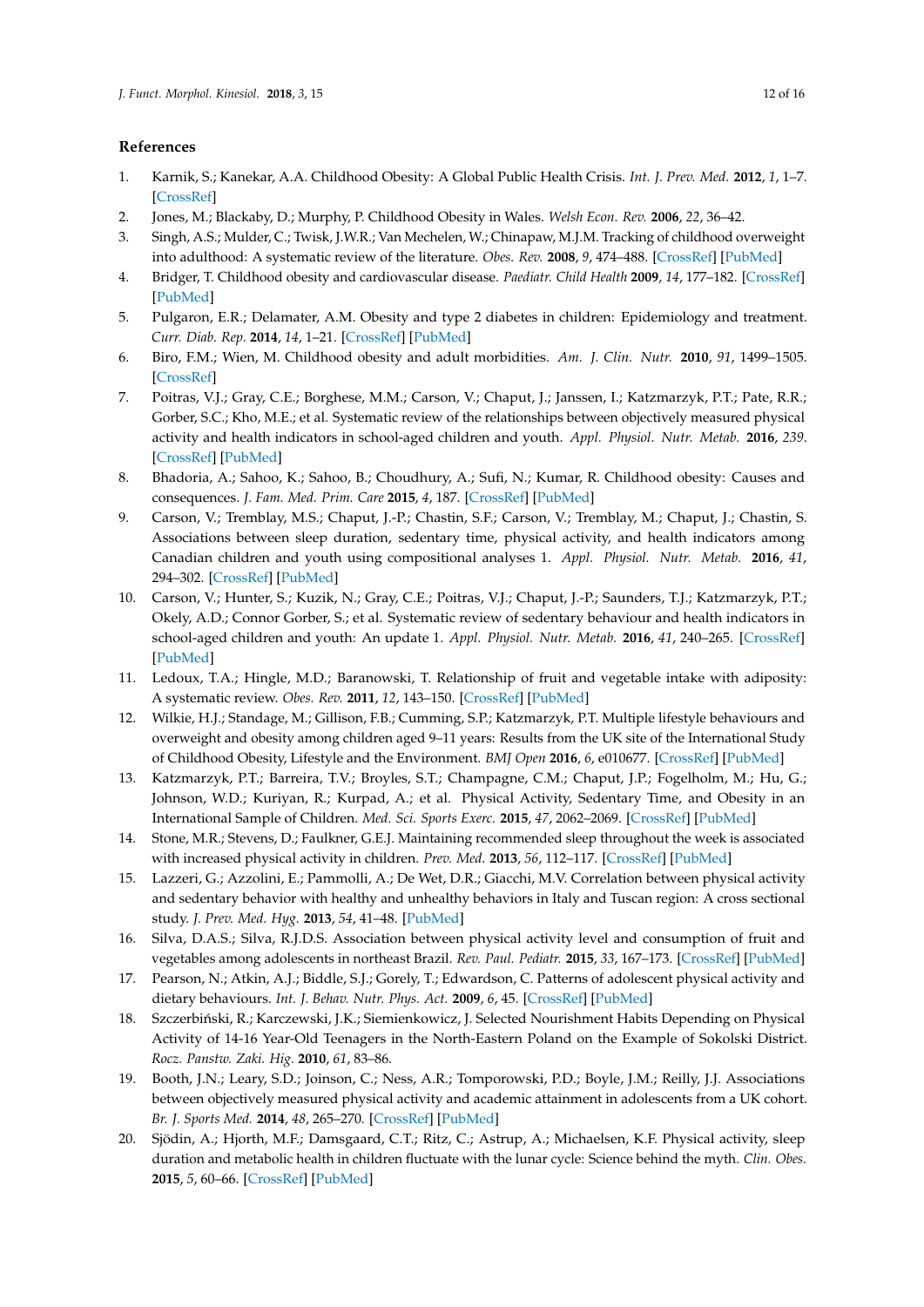- <span id="page-12-0"></span>21. Mcneil, J.; Tremblay, M.S.; Leduc, G.; Boyer, C.; Bélanger, P.; Leblanc, A.G.; Borghese, M.M.; Chaput, J.P. Objectively-measured sleep and its association with adiposity and physical activity in a sample of Canadian children. *J. Sleep Res.* **2015**, *24*, 131–139. [\[CrossRef\]](http://dx.doi.org/10.1111/jsr.12241) [\[PubMed\]](http://www.ncbi.nlm.nih.gov/pubmed/25266575)
- <span id="page-12-1"></span>22. Vaisto, J.; Eloranta, A.M.; Viitasalo, A.; Tompuri, T.; Lintu, N.; Karjalainen, P.; Lampinen, E.K.; Agren, J.; Laaksonen, D.E.; Lakka, H.M.; et al. Physical activity and sedentary behaviour in relation to cardiometabolic risk in children: Cross-sectional findings from the Physical Activity and Nutrition in Children (PANIC) Study. *Int. J. Behav. Nutr. Phys. Act.* **2014**, *11*, 55. [\[CrossRef\]](http://dx.doi.org/10.1186/1479-5868-11-55) [\[PubMed\]](http://www.ncbi.nlm.nih.gov/pubmed/24766669)
- <span id="page-12-2"></span>23. Department of Health, Physical Activity, Health Improvement and Protection. *Start Active, Stay Active: A Report on Physical Activity for Health from the Four Home Countries' Chief Medical Officers*; Crown: London, UK, 2011.
- <span id="page-12-3"></span>24. Atkin, A.J.; Gorely, T.; Biddle, S.J.H.; Marshall, S.J.; Cameron, N. Critical hours: Physical activity and sedentary behavior of adolescents after school. *Pediatr. Exerc. Sci.* **2008**, *20*, 446–456. [\[CrossRef\]](http://dx.doi.org/10.1123/pes.20.4.446) [\[PubMed\]](http://www.ncbi.nlm.nih.gov/pubmed/19168921)
- <span id="page-12-4"></span>25. Hale, L.; Guan, S. Screen time and sleep among school-aged children and adolescents: A systematic literature review. *Sleep Med. Rev.* **2015**, *21*, 50–58. [\[CrossRef\]](http://dx.doi.org/10.1016/j.smrv.2014.07.007) [\[PubMed\]](http://www.ncbi.nlm.nih.gov/pubmed/25193149)
- <span id="page-12-5"></span>26. Falbe, J.; Davison, K.K.; Franckle, R.L.; Ganter, C.; Gortmaker, S.L.; Smith, L.; Land, T.; Taveras, E.M. Sleep Duration, Restfulness, and Screens in the Sleep Environment. *Pediatrics* **2015**, *135*, e367–e375. [\[CrossRef\]](http://dx.doi.org/10.1542/peds.2014-2306) [\[PubMed\]](http://www.ncbi.nlm.nih.gov/pubmed/25560435)
- <span id="page-12-6"></span>27. Olds, T.; Maher, C.A.; Ridley, K. The Place of Physical Activity in the Time Budgets of 10-to 13-Year-Old Australian Children. *J. Phys. Act. Health* **2011**, *8*, 548–557. [\[CrossRef\]](http://dx.doi.org/10.1123/jpah.8.4.548) [\[PubMed\]](http://www.ncbi.nlm.nih.gov/pubmed/21597128)
- <span id="page-12-7"></span>28. Shang, L.; Wang, J.W.; O'Loughlin, J.; Tremblay, A.; Mathieu, M.È.; Henderson, M.; Gray-Donald, K. Screen time is associated with dietary intake in overweight Canadian children. *Prev. Med. Rep.* **2015**, *2*, 265–269. [\[CrossRef\]](http://dx.doi.org/10.1016/j.pmedr.2015.04.003) [\[PubMed\]](http://www.ncbi.nlm.nih.gov/pubmed/26844082)
- <span id="page-12-8"></span>29. Börnhorst, C.; Wijnhoven, T.M.A.; Kunešová, M.; Yngve, A.; Rito, A.I.; Lissner, L.; Duleva, V.; Petrauskiene, A.; Breda, J. WHO European Childhood Obesity Surveillance Initiative: Associations between sleep duration, screen time and food consumption frequencies. *BMC Public Health* **2015**, *15*, 442. [\[CrossRef\]](http://dx.doi.org/10.1186/s12889-015-1793-3) [\[PubMed\]](http://www.ncbi.nlm.nih.gov/pubmed/25924872)
- <span id="page-12-9"></span>30. Hare-Bruun, H.; Nielsen, B.M.; Kristensen, P.L.; Møller, N.C.; Togo, P.; Heitmann, B.L. Television viewing, food preferences, and food habits among children: A prospective epidemiological study. *BMC Public Health* **2011**, *11*, 311. [\[CrossRef\]](http://dx.doi.org/10.1186/1471-2458-11-311) [\[PubMed\]](http://www.ncbi.nlm.nih.gov/pubmed/21569476)
- <span id="page-12-10"></span>31. Saunders, T.J.; Chaput, J.P.; Tremblay, M.S. Sedentary behaviour as an emerging risk factor for cardiometabolic diseases in children and youth. *Can. J. Diabetes* **2014**, *38*, 53–61. [\[CrossRef\]](http://dx.doi.org/10.1016/j.jcjd.2013.08.266) [\[PubMed\]](http://www.ncbi.nlm.nih.gov/pubmed/24485214)
- <span id="page-12-11"></span>32. Tremblay, M.S.; Carson, V.; Chaput, J.-P.; Connor Gorber, S.; Dinh, T.; Duggan, M.; Faulkner, G.; Gray, C.E.; Gruber, R.; Janson, K.; et al. Canadian 24-Hour Movement Guidelines for Children and Youth: An Integration of Physical Activity, Sedentary Behaviour, and Sleep. *Appl. Physiol. Nutr. Metab.* **2016**, *41*, S311–S327. [\[CrossRef\]](http://dx.doi.org/10.1139/apnm-2016-0151) [\[PubMed\]](http://www.ncbi.nlm.nih.gov/pubmed/27306437)
- <span id="page-12-12"></span>33. LeBlanc, A.G.; Katzmarzyk, P.T.; Barreira, T.V.; Broyles, S.T.; Chaput, J.P.; Church, T.S.; Fogelholm, M.; Harrington, D.M.; Hu, G.; Kuriyan, R.; et al. Correlates of total sedentary time and screen time in 9–11 year-old children around the world: The international study of childhood obesity, lifestyle and the environment. *PLoS ONE* **2015**, *10*, 1–20. [\[CrossRef\]](http://dx.doi.org/10.1371/journal.pone.0129622) [\[PubMed\]](http://www.ncbi.nlm.nih.gov/pubmed/26068231)
- <span id="page-12-13"></span>34. Pearson, N.; Biddle, S.J.H.; Williams, L.; Worsley, A.; Crawford, D.; Ball, K. Adolescent television viewing and unhealthy snack food consumption: The mediating role of home availability of unhealthy snack foods. *Public Health Nutr.* **2014**, *17*, 317–323. [\[CrossRef\]](http://dx.doi.org/10.1017/S1368980012005204) [\[PubMed\]](http://www.ncbi.nlm.nih.gov/pubmed/23195394)
- <span id="page-12-14"></span>35. Mota, J.; Ribeiro, J.C.; Carvalho, J.; Santos, M.P.; Martins, J. Television viewing and changes in body mass index and cardiorespiratory fitness over a two-year period in school children. *Pediatr. Exerc. Sci.* **2010**, *22*, 245–253. [\[CrossRef\]](http://dx.doi.org/10.1123/pes.22.2.245) [\[PubMed\]](http://www.ncbi.nlm.nih.gov/pubmed/20567045)
- <span id="page-12-15"></span>36. Fairclough, S.J.; Beighle, A.; Erwin, H.; Ridgers, N.D. School day segmented physical activity patterns of high and low active children. *BMC Public Health* **2012**, *12*, 406. [\[CrossRef\]](http://dx.doi.org/10.1186/1471-2458-12-406) [\[PubMed\]](http://www.ncbi.nlm.nih.gov/pubmed/22672654)
- <span id="page-12-16"></span>37. Stratton, G.; Canoy, D.; Boddy, L.M.; Taylor, S.R.; Hackett, A.F.; Buchan, I.E. Cardiorespiratory fitness and body mass index of 9–11-year-old English children: A serial cross-sectional study from 1998 to 2004. *Int. J. Obes.* **2007**, *31*, 1172–1178. [\[CrossRef\]](http://dx.doi.org/10.1038/sj.ijo.0803562) [\[PubMed\]](http://www.ncbi.nlm.nih.gov/pubmed/17310222)
- <span id="page-12-17"></span>38. Noble, M.; Wright, G.; Smith, G.; Dibben, C. Measuring multiple deprivation at the small-area level. *Environ. Plan. A* **2006**, *38*, 169–185. [\[CrossRef\]](http://dx.doi.org/10.1068/a37168)
- <span id="page-12-18"></span>39. Lohman, T.G.; Roche, A.F.; Martorell, R. *Anthropometric Standardization Reference Manual*; Wiley: New York, NY, USA, 1992. [\[CrossRef\]](http://dx.doi.org/10.1002/ajhb.1310040323)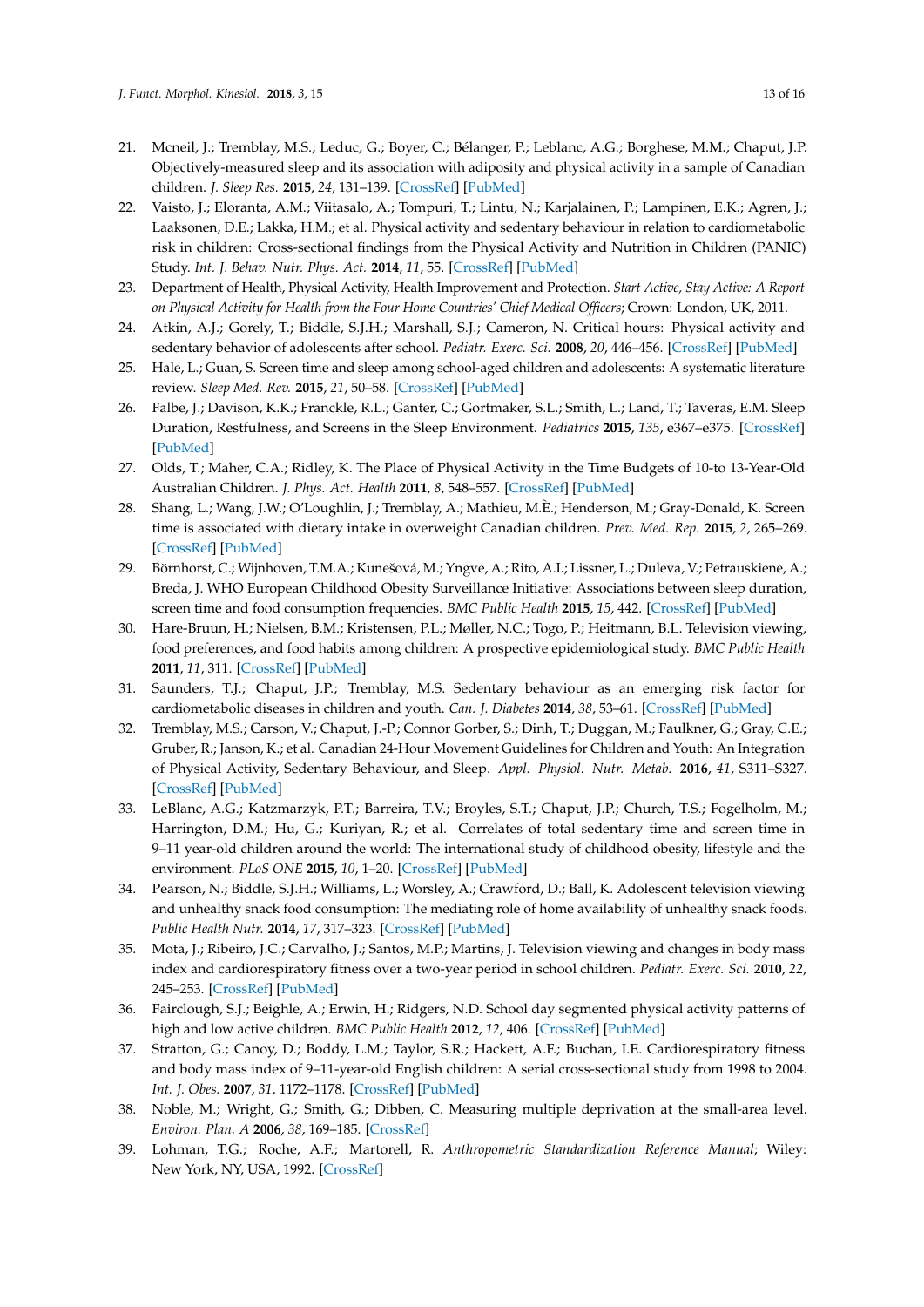- <span id="page-13-0"></span>40. Cole, T.J. Growth monitoring with the British 1990 growth reference. *Arch. Dis. Child.* **1997**, *76*, 47–49. [\[CrossRef\]](http://dx.doi.org/10.1136/adc.76.1.47) [\[PubMed\]](http://www.ncbi.nlm.nih.gov/pubmed/9059161)
- <span id="page-13-1"></span>41. Léger, L.A.; Mercier, D.; Gadoury, C.; Lambert, J. The multistage 20 metre shuttle run test for aerobic fitness. *J. Sports Sci.* **1988**, *6*, 93–101. [\[CrossRef\]](http://dx.doi.org/10.1080/02640418808729800) [\[PubMed\]](http://www.ncbi.nlm.nih.gov/pubmed/3184250)
- <span id="page-13-2"></span>42. Mayorga-vega, D.; Aguilar-soto, P.; Viciana, J. Criterion-Related Validity of the 20-M Shuttle Run Test for Estimating Cardiorespiratory Fitness: A Meta-Analysis. *J. Sports Sci. Med.* **2015**, *14*, 536–547. [\[PubMed\]](http://www.ncbi.nlm.nih.gov/pubmed/26336340)
- <span id="page-13-3"></span>43. Riddoch, C.J. *The Northern Ireland Health and Fitness Survey-1989: The Fitness, Physical Activity, Attitudes and Lifestyles of Northern Ireland Post-Primary School Children*; The Queen's University of Belfast: Belfast, UK, 1990.
- <span id="page-13-4"></span>44. Fairclough, S.J.; Boddy, L.M.; Hackett, A.F.; Stratton, G. Associations between children's socioeconomic status, weight status, and sex, with screen-based sedentary behaviours and sport participation. *Int. J. Pediatr. Obes.* **2009**, *4*, 299–305. [\[CrossRef\]](http://dx.doi.org/10.3109/17477160902811215) [\[PubMed\]](http://www.ncbi.nlm.nih.gov/pubmed/19922045)
- <span id="page-13-5"></span>45. Lumley, T.; Diehr, P.; Emerson, S.; Chen, L. The Importance of the Normality Assumption in Large Public Health Data Sets. *Annu. Rev. Public Health* **2002**, *23*, 151–169. [\[CrossRef\]](http://dx.doi.org/10.1146/annurev.publhealth.23.100901.140546) [\[PubMed\]](http://www.ncbi.nlm.nih.gov/pubmed/11910059)
- <span id="page-13-6"></span>46. Williams, M.; Grajales, C.A.G.; Kurkiewicz, D. Assumptions of multiple regression: Correcting two misconceptions. *Pract. Assess. Res. Eval.* **2013**, *18*, 1–14.
- <span id="page-13-7"></span>47. Pearson, N.; Braithwaite, R.E.; Biddle, S.J.H.; van Sluijs, E.M.F.; Atkin, A.J. Associations between sedentary behaviour and physical activity in children and adolescents: A meta-analysis. *Obes. Rev.* **2014**, *15*, 666–675. [\[CrossRef\]](http://dx.doi.org/10.1111/obr.12188) [\[PubMed\]](http://www.ncbi.nlm.nih.gov/pubmed/24844784)
- <span id="page-13-8"></span>48. Sallis, J.; Prochaska, J.; Taylor, W. A review of correlates of physical activity. *Med. Sci. Sport. Exerc.* **2000**, *32*, 963–975. [\[CrossRef\]](http://dx.doi.org/10.1097/00005768-200005000-00014)
- <span id="page-13-9"></span>49. Pearson, N.; Biddle, S.J.H. Sedentary behavior and dietary intake in children, adolescents, and adults: A systematic review. *Am. J. Prev. Med.* **2011**, *41*, 178–188. [\[CrossRef\]](http://dx.doi.org/10.1016/j.amepre.2011.05.002) [\[PubMed\]](http://www.ncbi.nlm.nih.gov/pubmed/21767726)
- <span id="page-13-10"></span>50. Ottevaere, C.; Huybrechts, I.; Béghin, L.; Cuenca-Garcia, M.; de Bourdeaudhuij, I.; Gottrand, F.; Hagströmer, M.; Kafatos, A.; Le Donne, C.; Moreno, L.A.; et al. Relationship between self-reported dietary intake and physical activity levels among adolescents: The HELENA study. *Int. J. Behav. Nutr. Phys. Act.* **2011**, *8*, 8. [\[CrossRef\]](http://dx.doi.org/10.1186/1479-5868-8-8) [\[PubMed\]](http://www.ncbi.nlm.nih.gov/pubmed/21294914)
- <span id="page-13-11"></span>51. Pereira, S.; Katzmarzyk, P.T.; Gomes, T.N.; Borges, A.; Santos, D.; Souza, M.; dos Santos, F.K.; Chaves, R.N.; Champagne, C.M.; Barreira, T.V.; et al. Profiling physical activity, diet, screen and sleep habits in Portuguese children. *Nutrients* **2015**, *7*, 4345–4362. [\[CrossRef\]](http://dx.doi.org/10.3390/nu7064345) [\[PubMed\]](http://www.ncbi.nlm.nih.gov/pubmed/26043034)
- <span id="page-13-12"></span>52. Vissers, P.A.J.; Jones, A.P.; van Sluijs, E.M.F.; Jennings, A.; Welch, A.; Cassidy, A.; Griffin, S.J. Association between diet and physical activity and sedentary behaviours in 9–10-year-old British White children. *Public Health 2012,* 127*, 231–240. [\[Cross](http://dx.doi.org/10.1016/j.puhe.2012.12.006)Ref*] [\[PubMed\]](http://www.ncbi.nlm.nih.gov/pubmed/23332733)
- <span id="page-13-13"></span>53. Jago, R; Ness, A.R; Emment, P.; Mattocks, C.; Jones, L.; Riddoch, C.J. Obesogenic diet and physical activity behaviours: Independent or associated behaviours in adolescents. *Public Health Nutr.* **2010**, *13*, 673–681. [\[CrossRef\]](http://dx.doi.org/10.1017/S1368980009992151) [\[PubMed\]](http://www.ncbi.nlm.nih.gov/pubmed/19954571)
- <span id="page-13-14"></span>54. Nelson, T.D.; Lundahl, A.; Molfese, D.L.; Waford, R.N.; Roman, A.; Gozal, D.; Molfese, V.J.; Ferguson, M.C. Estimating child sleep from parent report of time in bed: Development and evaluation of adjustment approaches. *J. Pediatr. Psychol.* **2014**, *39*, 624–632. [\[CrossRef\]](http://dx.doi.org/10.1093/jpepsy/jsu020) [\[PubMed\]](http://www.ncbi.nlm.nih.gov/pubmed/24781412)
- <span id="page-13-15"></span>55. Short, M.A.; Gradisar, M.; Lack, L.C.; Wright, H.R.; Chatburn, A. Estimating adolescent sleep patterns: Parent reports versus adolescent self-report surveys, sleep diaries, and actigraphy. *Nat. Sci. Sleep* **2013**, *5*, 23–26. [\[CrossRef\]](http://dx.doi.org/10.2147/NSS.S38369) [\[PubMed\]](http://www.ncbi.nlm.nih.gov/pubmed/23620690)
- <span id="page-13-16"></span>56. Yamakita, M.; Sato, M.; Ando, D.; Suzuki, K.; Yamagata, Z. Availability of a simple self-report sleep questionnaire for 9- to 12-year-old children Study participants. *Sleep Biol. Rhythms* **2014**, *12*, 279–288. [\[CrossRef\]](http://dx.doi.org/10.1111/sbr.12072)
- <span id="page-13-17"></span>57. Ekstedt, M.; Nyberg, G.; Ingre, M.; Ekblom, Ö.; Marcus, C. Sleep, physical activity and BMI in six to tenyear-old children measured by accelerometry: A cross-sectional study. *Int. J. Behav. Nutr. Phys. Act.* **2013**, *10*, 1. [\[CrossRef\]](http://dx.doi.org/10.1186/1479-5868-10-82) [\[PubMed\]](http://www.ncbi.nlm.nih.gov/pubmed/23800204)
- <span id="page-13-18"></span>58. Khan, M.K.A.; Chu, Y.L.; Kirk, S.F.L.; Veugelers, P.J. Are sleep duration and sleep quality associated with diet quality, physical activity, and body weight status? A population-based study of Canadian children. *Can. J. Public Health* **2015**, *106*, e277–e282. [\[CrossRef\]](http://dx.doi.org/10.17269/cjph.106.4892) [\[PubMed\]](http://www.ncbi.nlm.nih.gov/pubmed/26451988)
- <span id="page-13-19"></span>59. Jimenez-Pavon, D.; Kelly, J.; Reilly, J.J. Associations between objectively measured habitual physical activity and adiposity in children and adolescents: Systematic review. *Int. J. Pediatr. Obes.* **2010**, *5*, 3–18. [\[CrossRef\]](http://dx.doi.org/10.3109/17477160903067601) [\[PubMed\]](http://www.ncbi.nlm.nih.gov/pubmed/19562608)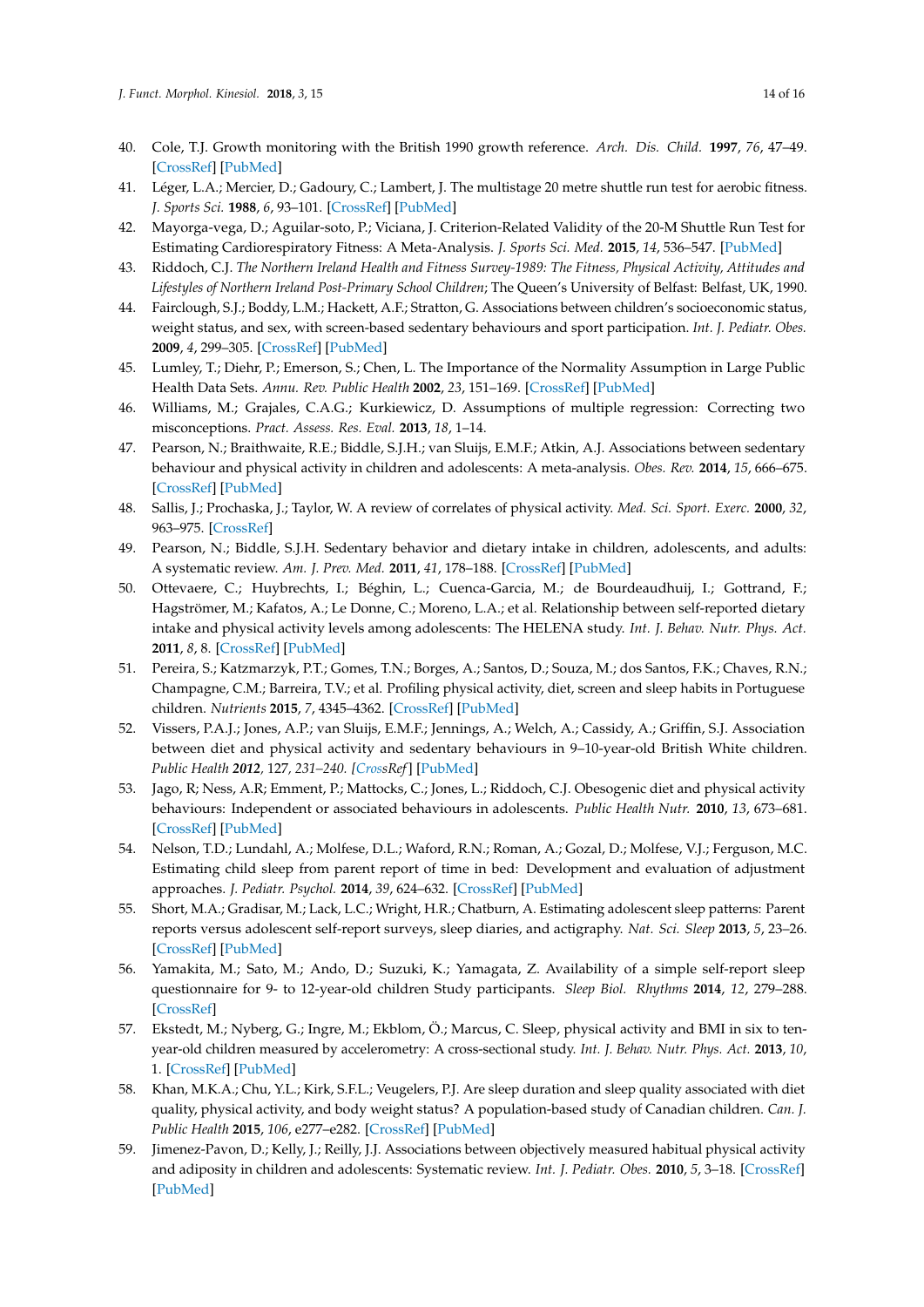- <span id="page-14-0"></span>60. Parikh, T.; Stratton, G. Influence of intensity of physical activity on adiposity and cardiorespiratory fitness in 518 year olds. *Sports Med.* **2011**, *41*, 477–488. [\[CrossRef\]](http://dx.doi.org/10.2165/11588750-000000000-00000) [\[PubMed\]](http://www.ncbi.nlm.nih.gov/pubmed/21615189)
- <span id="page-14-1"></span>61. Roman-Viñas, B.; Chaput, J.-P.; Katzmarzyk, P.T.; Fogelholm, M.; Lambert, E.V.; Maher, C.; Maia, J.; Olds, T.; Onywera, V.; Sarmiento, O.L.; et al. Proportion of children meeting recommendations for 24-hour movement guidelines and associations with adiposity in a 12-country study. *Int. J. Behav. Nutr. Phys. Act.* **2016**, *13*, 123. [\[CrossRef\]](http://dx.doi.org/10.1186/s12966-016-0449-8) [\[PubMed\]](http://www.ncbi.nlm.nih.gov/pubmed/27887654)
- <span id="page-14-2"></span>62. Kelly, B.; Halford, J.C.G.; Boyland, E.J.; Chapman, K.; Bautista-Castaño, I.; Berg, C.; Caroli, M.; Cook, B.; Coutinho, J.G.; Effertz, T.; et al. Television food advertising to children: A global perspective. *Am. J. Public Health* **2010**, *100*, 1730–1736. [\[CrossRef\]](http://dx.doi.org/10.2105/AJPH.2009.179267) [\[PubMed\]](http://www.ncbi.nlm.nih.gov/pubmed/20634464)
- <span id="page-14-3"></span>63. Boyland, E.J.; Halford, J.C.G. Television advertising and branding. Effects on eating behaviour and food preferences in children. *Appetite* **2013**, *62*, 236–241. [\[CrossRef\]](http://dx.doi.org/10.1016/j.appet.2012.01.032) [\[PubMed\]](http://www.ncbi.nlm.nih.gov/pubmed/22421053)
- <span id="page-14-4"></span>64. Hysing, M.; Pallesen, S.; Stormark, K.M.; Jakobsen, R.; Lundervold, A.J.; Sivertsen, B. Sleep and use of electronic devices in adolescence: Results from a large population-based study. *BMJ Open* **2015**, *5*, e006748. [\[CrossRef\]](http://dx.doi.org/10.1136/bmjopen-2014-006748) [\[PubMed\]](http://www.ncbi.nlm.nih.gov/pubmed/25643702)
- <span id="page-14-5"></span>65. Marques, A.; Ekelund, U.; Sardinha, L.B. Associations between organized sports participation and objectively measured physical activity, sedentary time and weight status in youth. *J. Sci. Med. Sport* **2015**, *19*, 1–4. [\[CrossRef\]](http://dx.doi.org/10.1016/j.jsams.2015.02.007) [\[PubMed\]](http://www.ncbi.nlm.nih.gov/pubmed/25766508)
- <span id="page-14-6"></span>66. Morgan, K.; Hallingberg, B.; Littlecott, H.; Murphy, S.; Fletcher, A.; Roberts, C.; Moore, G. Predictors of physical activity and sedentary behaviours among 11-16 year olds: Multilevel analysis of the 2013 Health Behaviour in School-aged Children (HBSC) study in Wales. *BMC Public Health* **2016**, *16*, 569. [\[CrossRef\]](http://dx.doi.org/10.1186/s12889-016-3213-8) [\[PubMed\]](http://www.ncbi.nlm.nih.gov/pubmed/27417298)
- <span id="page-14-7"></span>67. Hatch, K.E. Determining the Effects of Technology on Children. 2011. Available online: [http://](http://digitalcommons.uri.edu/srhonorsprog/260/) [digitalcommons.uri.edu/srhonorsprog/260/](http://digitalcommons.uri.edu/srhonorsprog/260/) (access on 14 February 2018).
- <span id="page-14-8"></span>68. Gorely, T.; Biddle, S.; Marshall, S.; Cameron, N.; Cassey, N. The association between distance to school, physical activity and sedentary behaviors in adolescents: Project STIL. *Pediatr. Exerc. Sci.* **2009**, *21*, 450–461. [\[CrossRef\]](http://dx.doi.org/10.1123/pes.21.4.450) [\[PubMed\]](http://www.ncbi.nlm.nih.gov/pubmed/20128364)
- <span id="page-14-9"></span>69. Arundell, L.; Hinkley, T.; Veitch, J.; Salmon, J. Contribution of the after-school period to children's daily participation in physical activity and sedentary behaviours. *PLoS ONE* **2015**, *10*, 1–11. [\[CrossRef\]](http://dx.doi.org/10.1371/journal.pone.0140132) [\[PubMed\]](http://www.ncbi.nlm.nih.gov/pubmed/26517362)
- <span id="page-14-10"></span>70. Ar-Yuwat, S.; Clark, M.J.; Hunter, A.; James, K.S. Determinants of physical activity in primary school students using the health belief model. *J. Multidiscip. Healthc.* **2013**, *6*, 119–126. [\[CrossRef\]](http://dx.doi.org/10.2147/JMDH.S40876) [\[PubMed\]](http://www.ncbi.nlm.nih.gov/pubmed/23569383)
- <span id="page-14-11"></span>71. Feldman, D.E.; Barnett, T.; Shrier, I.; Rossignol, M.; Abenhaim, L. Is physical activity differentially associated with different types of sedentary pursuits? *Arch. Pediatr. Adolesc. Med.* **2003**, *157*, 797–802. [\[CrossRef\]](http://dx.doi.org/10.1001/archpedi.157.8.797) [\[PubMed\]](http://www.ncbi.nlm.nih.gov/pubmed/12912786)
- <span id="page-14-12"></span>72. Jago, R.; Sebire, S.J.; Gorely, T.; Cillero, I.H.; Biddle, S.J.H. " I'm on it 24/7 at the moment ": A qualitative examination of multi-screen viewing behaviours among UK 10-11 year olds. *Int. J. Behav. Nutr. Phys. Act.* **2011**, 1–8. [\[CrossRef\]](http://dx.doi.org/10.1186/1479-5868-8-85) [\[PubMed\]](http://www.ncbi.nlm.nih.gov/pubmed/21812945)
- <span id="page-14-13"></span>73. Pate, R.R.; Taverno Ross, S.E.; Liese, A.D.; Dowda, M. Associations among physical activity, diet quality, and weight status in US adults. *Med. Sci. Sports Exerc.* **2015**, *47*, 743–750. [\[CrossRef\]](http://dx.doi.org/10.1249/MSS.0000000000000456) [\[PubMed\]](http://www.ncbi.nlm.nih.gov/pubmed/25058328)
- <span id="page-14-14"></span>74. Fortes, L.; Morgado, F.; Almeida, S.; Ferreira, M. Eating behavior and physical activity in adolescents. *Rev. Nutr.* **2013**, *26*, 529–537. [\[CrossRef\]](http://dx.doi.org/10.1590/S1415-52732013000500004)
- <span id="page-14-15"></span>75. Atkin, A.J.; Gorely, T.; Clemes, S.A.; Yates, T.; Edwardson, C.; Brage, S.; Salmon, J.; Marshall, S.J.; Biddle, S.J.H. Methods of measurement in epidemiology: Sedentary behaviour. *Int. J. Epidemiol.* **2012**, *41*, 1460–1471. [\[CrossRef\]](http://dx.doi.org/10.1093/ije/dys118) [\[PubMed\]](http://www.ncbi.nlm.nih.gov/pubmed/23045206)
- <span id="page-14-16"></span>76. Hjorth, M.F.; Chaput, J.P.; Damsgaard, C.T.; Dalskov, S.M.; Andersen, R.; Astrup, A.; Michaelsen, K.F.; Tetens, I.; Ritz, C.; Sjödin, A. Low physical activity level and short sleep duration are associated with an increased cardio-metabolic risk profile: A longitudinal study in 8–11 year old Danish children. *PLoS ONE* **2014**, *9*. [\[CrossRef\]](http://dx.doi.org/10.1371/journal.pone.0104677) [\[PubMed\]](http://www.ncbi.nlm.nih.gov/pubmed/25102157)
- <span id="page-14-17"></span>77. Wang, L.; Luo, J.; Luo, J.; Gao, W.; Kong, J. The effect of Internet use on adolescents' lifestyles: A national survey. *Comput. Human Behav.* **2012**, *28*, 2007–2013. [\[CrossRef\]](http://dx.doi.org/10.1016/j.chb.2012.04.007)
- <span id="page-14-18"></span>78. Gordon-Larsen, P.; Adair, L.S.; Popkin, B.M. Ethnic differences in physical activity and inactivity patterns and overweight status. *Obes. Res.* **2002**, *10*, 141–149. [\[CrossRef\]](http://dx.doi.org/10.1038/oby.2002.23) [\[PubMed\]](http://www.ncbi.nlm.nih.gov/pubmed/11886936)